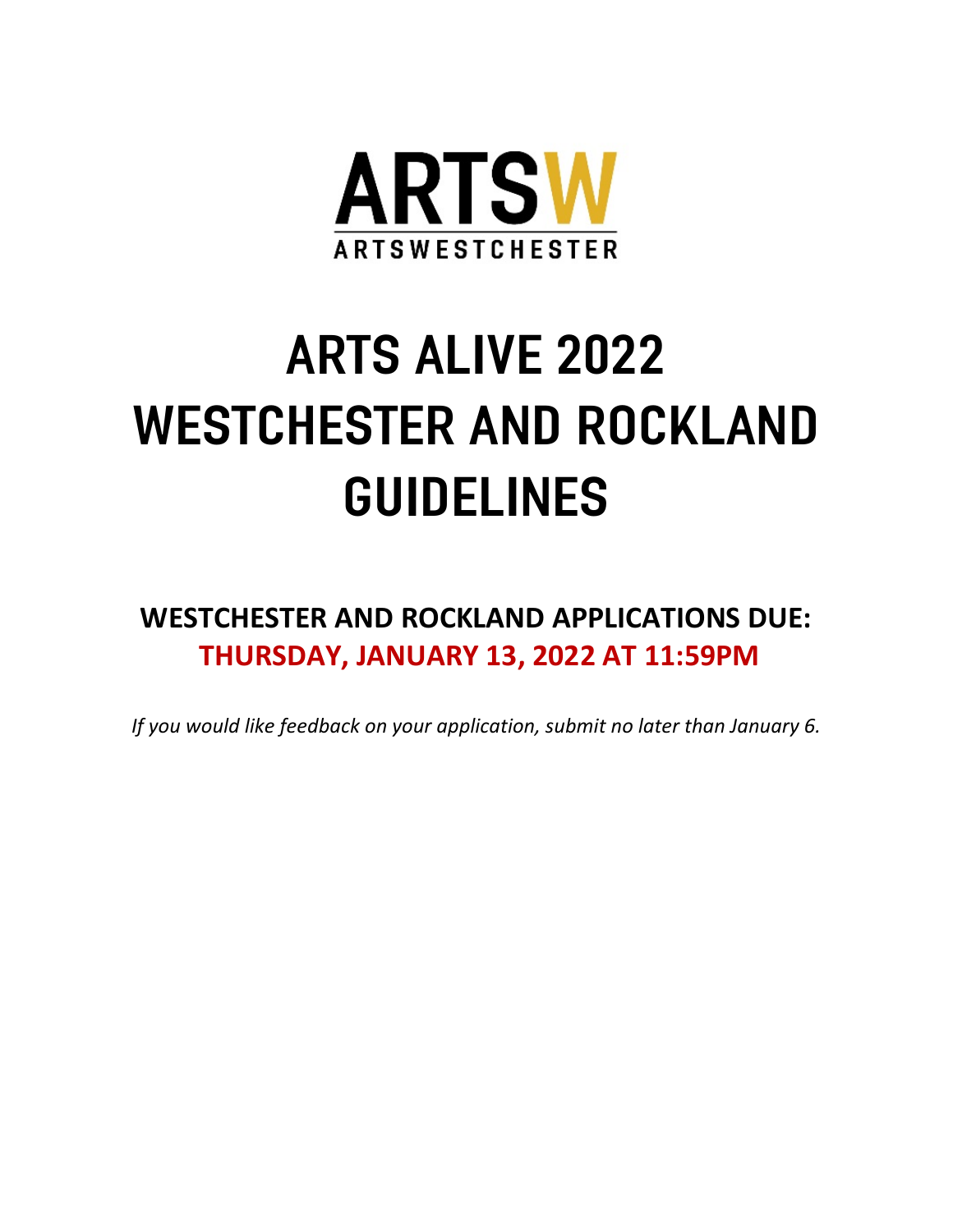# TABLE OF CONTENTS

| <b>GUIDELINES</b>             |
|-------------------------------|
|                               |
|                               |
|                               |
| <b>ADDITIONAL INFORMATION</b> |
|                               |
|                               |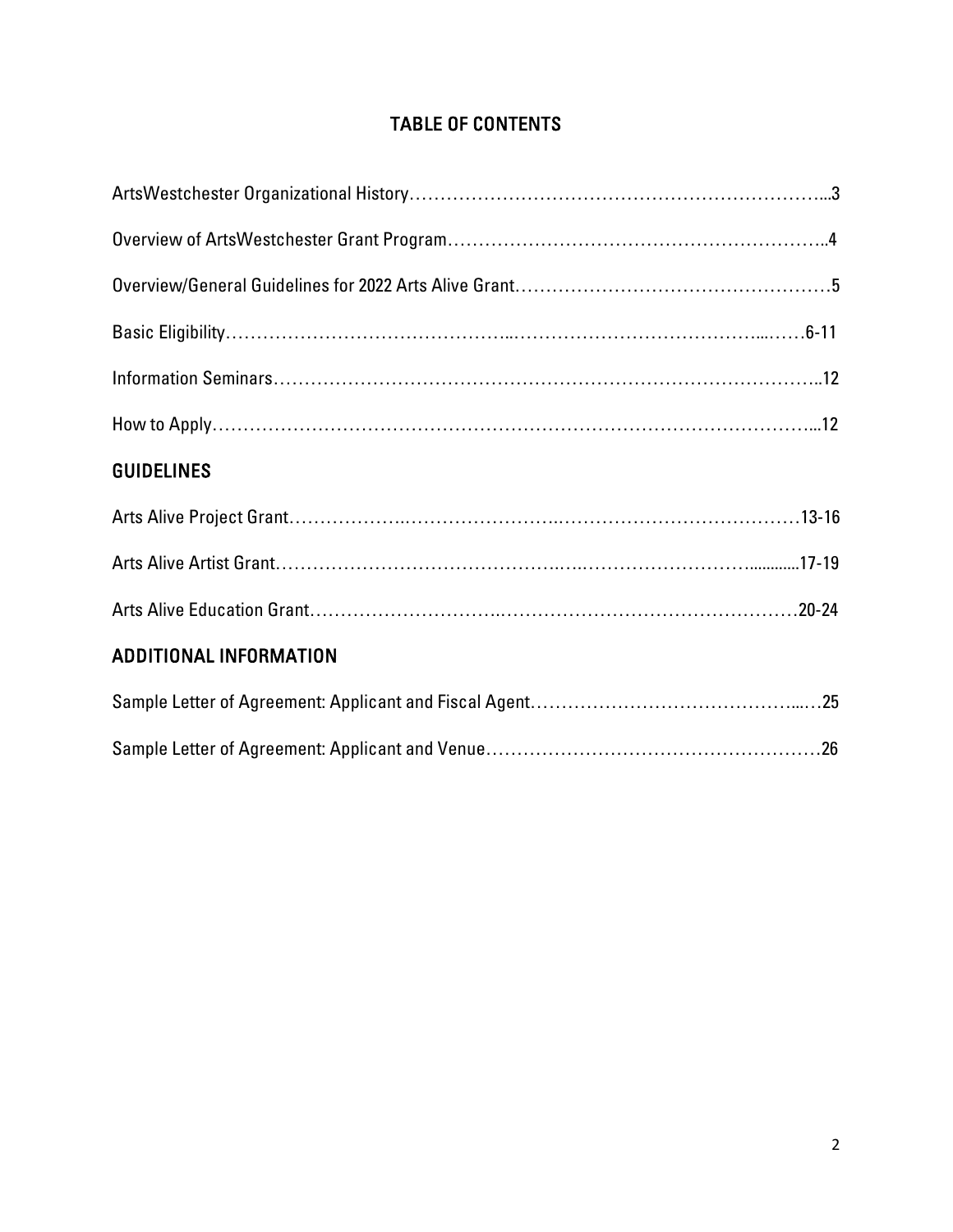# ArtsWestchester Organizational History

ArtsWestchester, Westchester County's designated arts agency, was established in 1965 as a leadership and service organization. Formerly known as Westchester Arts Council, it is now the largest private, not-for-profit arts council in New York State. ArtsWestchester fosters the arts in all their diverse forms, with the goal of making the arts available and accessible to all county residents. ArtsWestchester addresses this goal by providing financial support and technical assistance to Rockland and Westchester's cultural organizations and artists and by providing direct services to the public. The belief that the arts are for everyone is fundamental to ArtsWestchester and informs all our programs and activities including decisions regarding awarding of grants.

In addition to its role as a grants-maker, ArtsWestchester:

- is the prime promoter of the local cultural community, helping to build participation in the arts through an extensive program of marketing and information services. The website, [www.artswestchester.org](http://www.artswestchester.org/) serves as a onestop for information about cultural happenings throughout the county.
- helps integrate the arts into the fabric of life through our community activities that include providing artist residencies to schools, human service agencies and community organizations; a folk arts program that showcases the rich cultural traditions of the county's residents, and leading county-wide programmatic and marketing initiatives.
- serves as the leading advocate for the arts, building partnerships with leaders in business, education and government.

ArtsWestchester owns and operates a historic, nine-story building, in downtown White Plains, which it has adapted for use as a cultural center. The building houses artists' studios, venues for exhibitions and performances, rehearsal and meeting space for notfor-profit cultural groups and office space for our affiliates and arts-related businesses.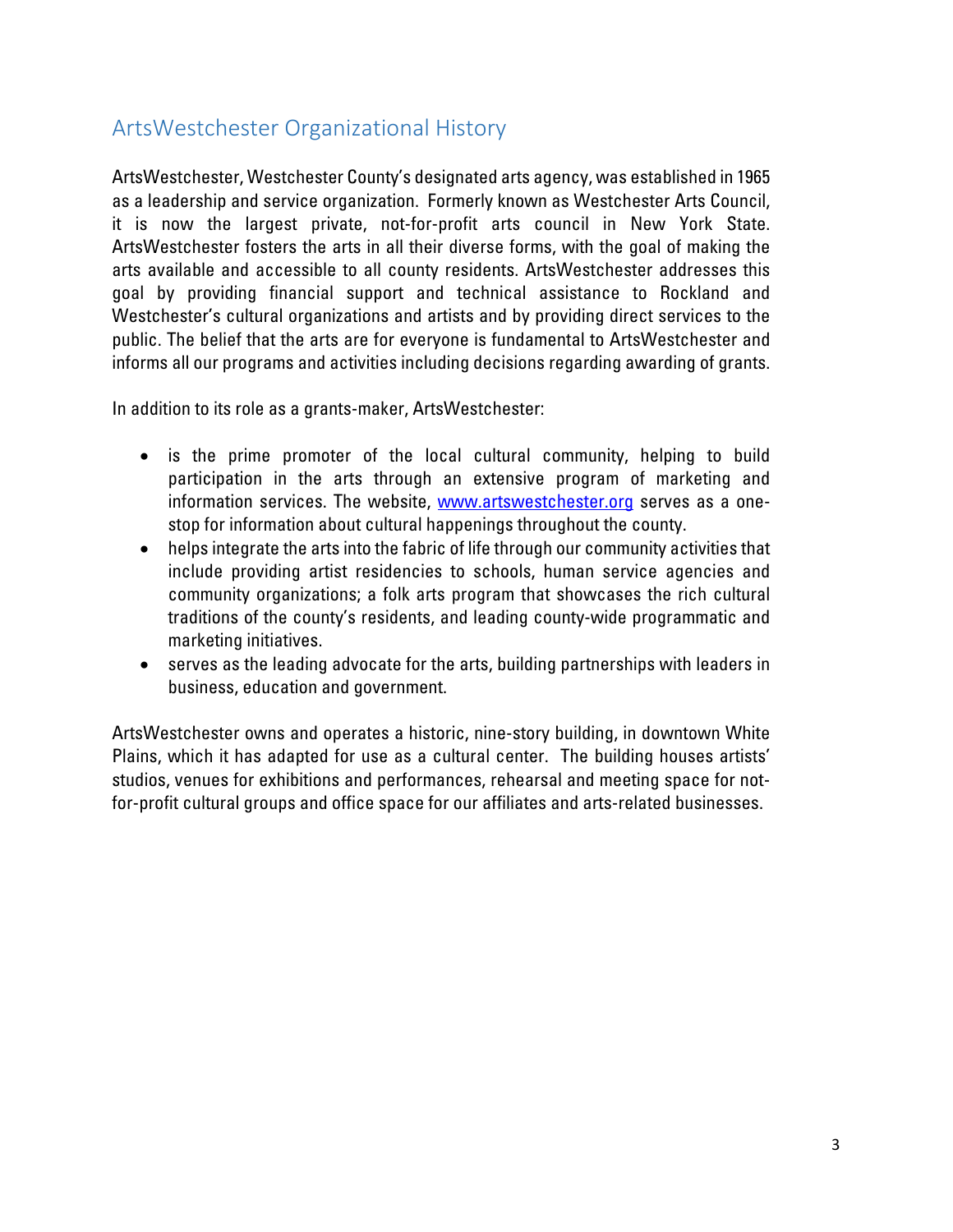# Overview of ArtsWestchester's Grants Programs

In order to meet the cultural needs of county residents, cultural organizations and artists, ArtsWestchester's grants program provides funding opportunities in several categories: Arts Alive (a program of the New York State Council on the Arts), Arts for People with Special Needs, Basic Program Support, Art\$W Challenge, Mount Vernon Arts Initiative, Project Support, and Yonkers Arts Initiative. Funding may not be available in every category each year. While each category has a different focus, the following criteria are common to all:

- Artistic/Programmatic Excellence
- Impact and Benefits to the Community
- Managerial/Fiscal Oversight and Viability
- Equity, Diversity and Inclusiveness

The weight ArtsWestchester places on each criteria may vary from category to category. Funding opportunities intended to strengthen the arts in community life may, for example, place greater weight upon benefits to the community.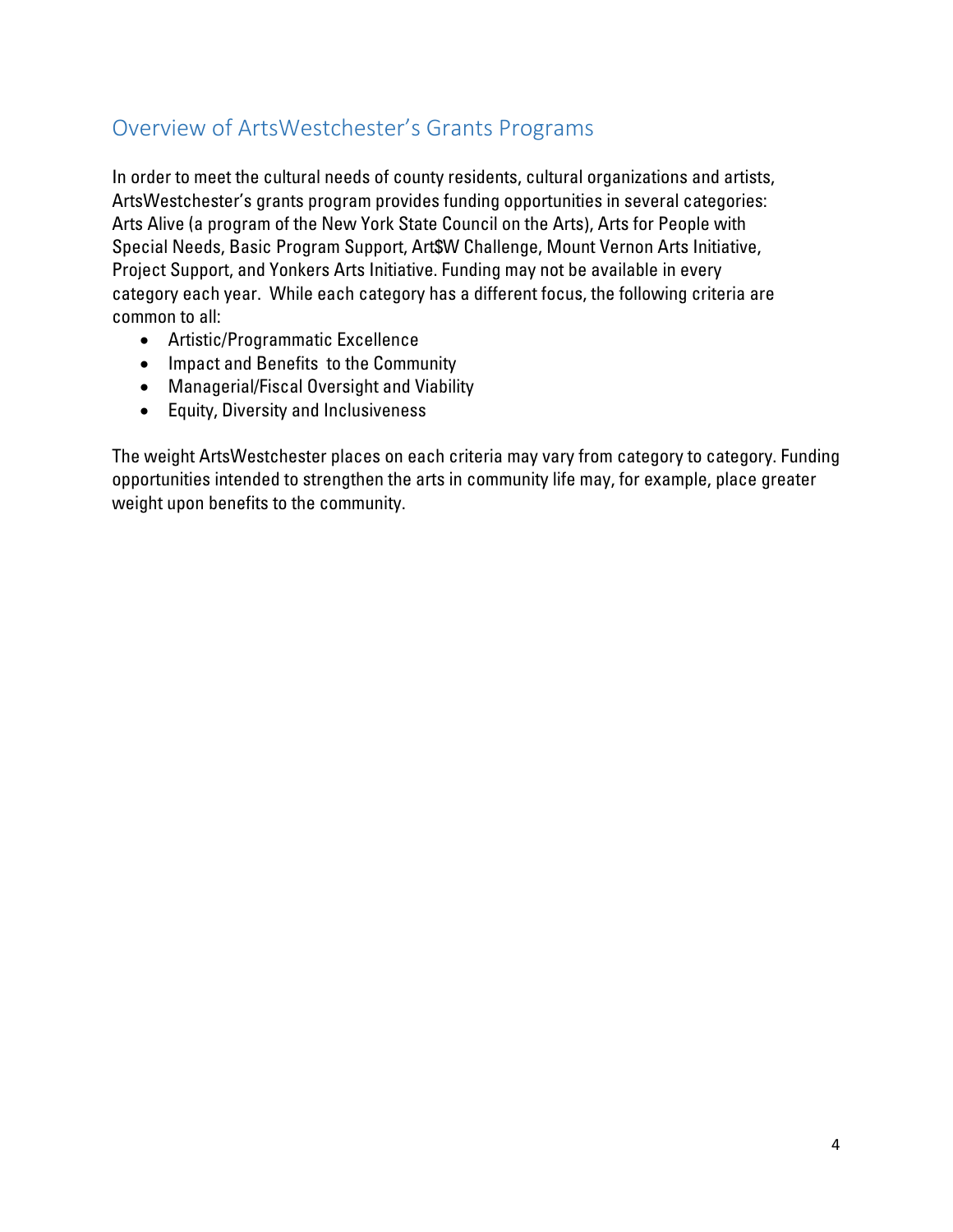# 2022 Arts Alive Grants: Overview and General Guidelines

The Arts Alive grant category is one of ArtsWestchester's most effective means of supporting arts activities for the region's geographically, economically, and ethnically diverse population. This funding opportunity helps to ensure that residents throughout the region have access to the arts in their communities, particularly in areas where access is limited.

Arts Alive Grants are made possible with funds from the Statewide Community Regrants Program (SCR) - a regrant program of the New York State Council on the Arts with the support of the Governor's office and the NYS Legislature - and administered by ArtsWestchester.

There are three distinct Arts Alive funding opportunities:

 Arts Alive Project grants constitute the largest component of the Arts Alive funding category. These grants support community-based arts and cultural projects developed by cultural groups and organizations, individual artists, and collectives; and other types of nonprofit organizations that offer arts activities as part of their on-going operations may also apply. Supported projects must be fully open to the public.

- Arts Alive Artist grants support the creation and presentation of new work by professional artists. An essential element of this funding is the inclusion of community engagement component. The project must engage a segment of the community through a public program, such as an exhibition or performance that is open to the public, and/or the inclusion of community involvement in the development and creative process of the artists' project.
- Arts Alive Education grants support lifelong learning in the arts. Funded activities may take place in classrooms; after-school programs; or community sites, including agencies serving people with disabilities, day-care and senior centers. Education grants are intended for "closed group" scenarios. Programs that are open to general public for participation should be submitted under the Community Projects category.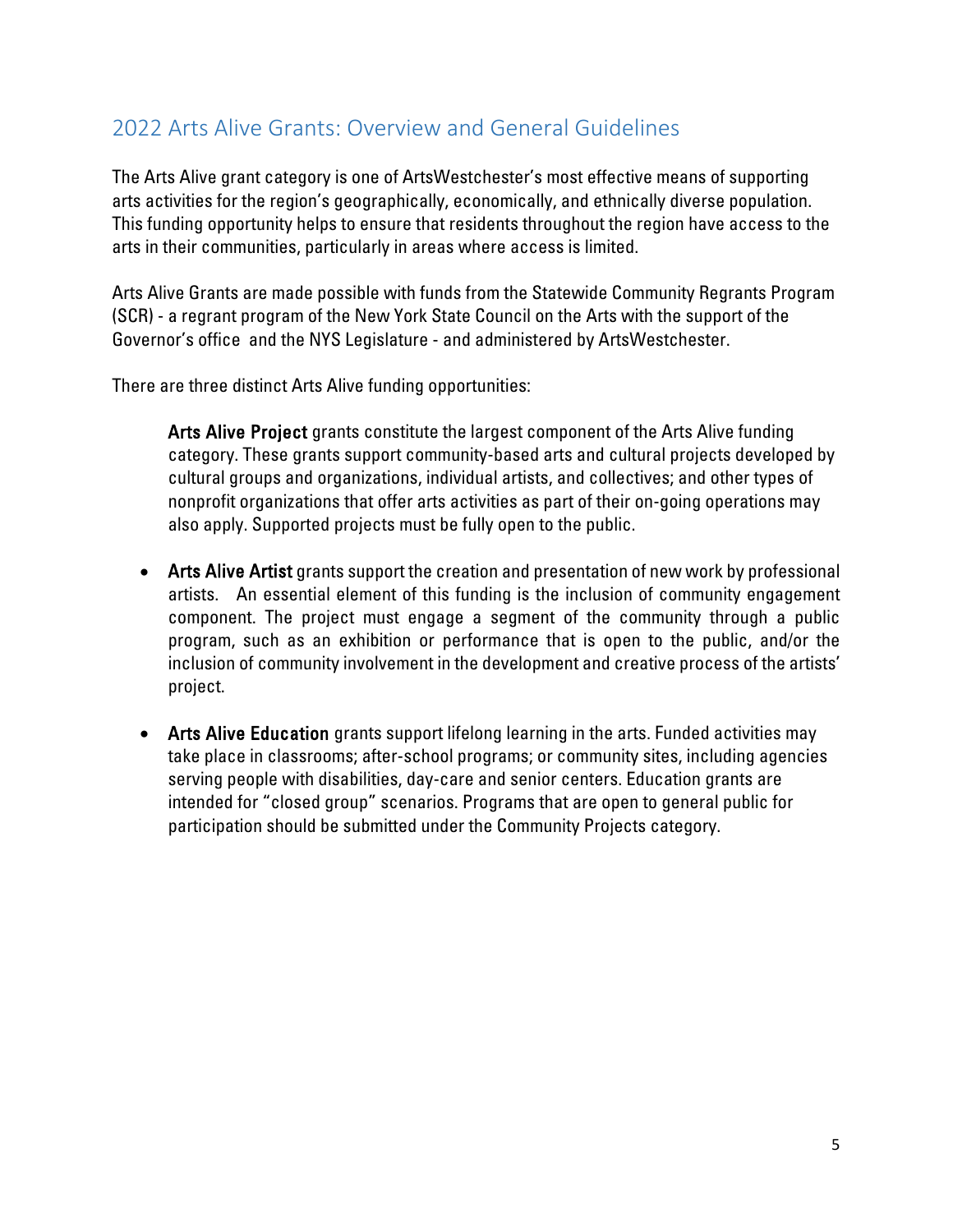# BASIC ELIGIBILITY

# I. Organizations

Organizations may apply for Project and/or Education grants. In order to apply directly, your organization must:

- Be designated as a New York State not-for-profit, based in Westchester or Rockland and whose primary area of service is within Westchester or Rockland
- A proposed project must take place in the same county where the applicant organization is legally based.
- Be governed by an active board of trustees that meets regularly or be able to demonstrate that it is working toward establishing such a board
- Conduct all activities in a way that does not discriminate on the basis of race, color, national origin, disability, gender, or sexual orientation.

If your organization is not yet incorporated as a not-for-profit, you may apply through a fiscal sponsor or community partner that submits the application on your behalf (see section below on Applying through a Fiscal Sponsor or Applying with a Community Partner).

# II. Artists

Artists may apply for any of the Arts Alive funding opportunities:

- Project grant (through a fiscal sponsor or community partner (see sections below on Applying through a Fiscal Sponsor or Applying with a Community Partner),
- Education grant in partnership with a Westchester or Rockland public school (K-12) or community-based organization
- Artist grant. To be eligible, you must reside in or rent/own a studio in Westchester or Rockland at the time of the application and for the duration of the project.

# Applying through a Fiscal Sponsor

Fiscal Sponsor: A fiscal sponsor is a nonprofit organization that agrees to receive funds for your project and pass them on to you. The fiscal sponsor is the legal applicant and has agreed to extend its nonprofit status to an individual artist or group. If awarded a grant, the contract will be executed by the fiscal sponsor. A fiscal sponsor of an Arts Alive applicant must meet all the eligibility requirements of an applicant organization (see above). Note:

- The fiscal sponsor must be based in Westchester or Rockland; however, the sponsored applicant is not required to reside in Westchester or Rockland.
- The fiscal sponsor must be based in the county in which the proposed activity is taking place.
- An Arts Alive applicant may serve as a fiscal sponsor and may sponsor more than one applicant. These sponsored requests do not count towards the three request limit or \$5000 maximum. Direct NYSCA applicants however, may not serve as a fiscal sponsor for Arts Alive.
- The sponsored applicant is limited to three requests in any combination of categories totaling no more than \$5000.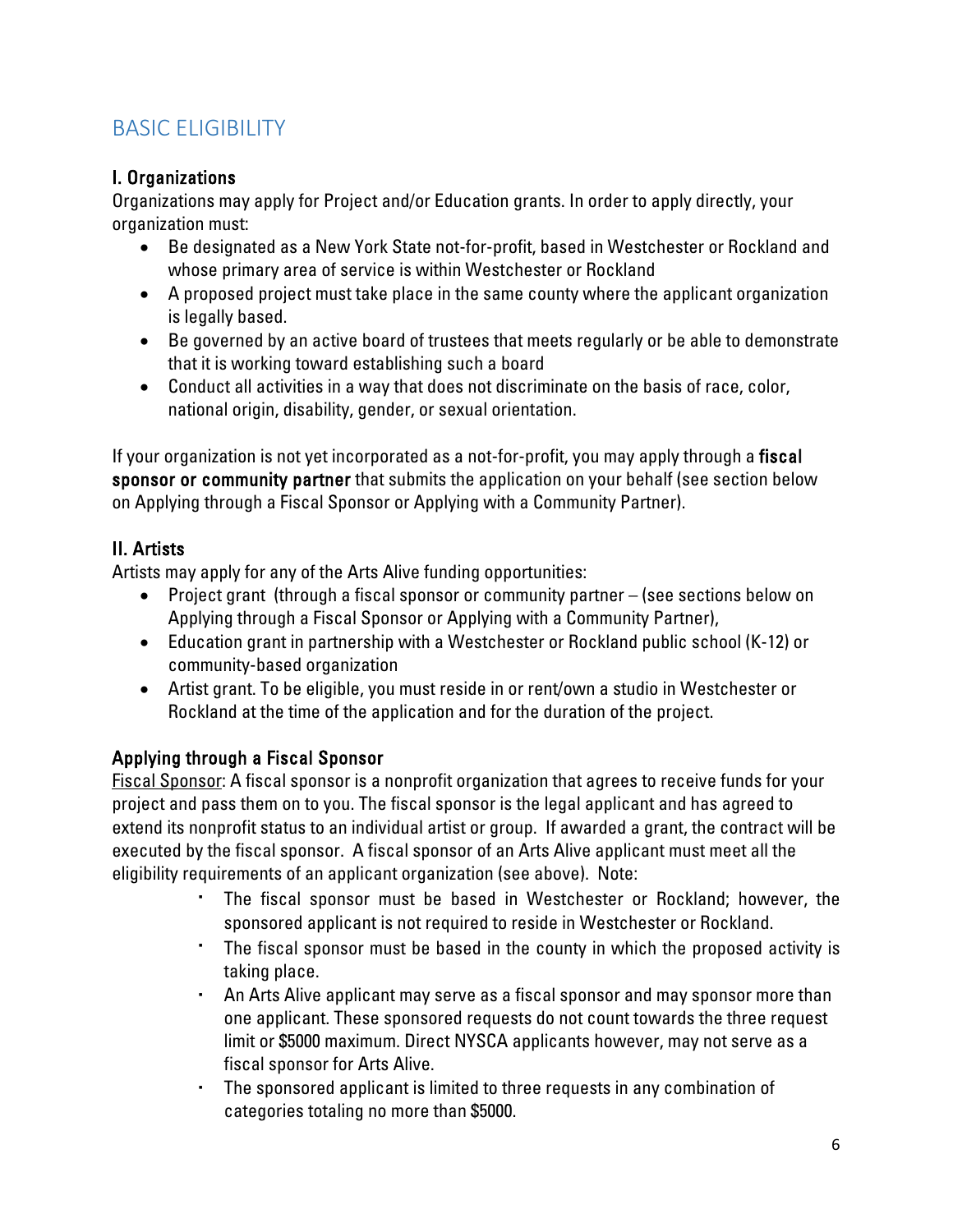▪ If awarded, the fiscal sponsor will receive a 1099 tax form from ArtsWestchester at the end of the year. The fiscal sponsor is responsible for issuing a 1099 directly to the artist/collective.

If applying through a fiscal sponsor, your application must include at least one of the following:

- A letter of agreement between you and your fiscal sponsor
- A letter of agreement between you and the venue you will be using (if applicable)
- A letter of commitment from the partner organization or school (if applicable), confirming partnership with the applicant artist, letter must outline the scope of the partnership and both the partner and applicant's investment or contribution (in-kind and/or cash) towards the proposed project

# Applying with a Community Partner

Community Partner: An individual artist, collective or an unincorporated arts organization may apply for Arts Alive directly if working in partnership with a community-based non-profit organization in Westchester or Rockland County. If applying in partnership, the legal applicant will be the individual artist, group or unincorporated entity. A community partner of an Arts Alive applicant must meet all the eligibility requirements of an applicant organization (see page six above). Note:

> • The applicant and the partner organization or school must both be based in the county in which the proposed activity is taking place.

If applying through a community-based partner, your application must include:

• A letter of commitment confirming the partnership with the applicant and outlining the scope of the partnership and each partner's investment or contribution (in-kind and/or cash) towards the proposed project.

Note: A fiscal sponsor or community-based non-profit partner cannot be a direct NYSCA applicant in any category.

# How does my organization/fiscal sponsor demonstrate not-for-profit status?

Organizations show evidence of not-for-profit status through one of the following:

- Letter of Determination from the IRS indicating tax exempt status under section 501(c)(3)
- Documentation of charter by the New York State Board of Regents under section 216 of the New York State Education Law
- Documentation of incorporation under section 402 of the New York State Not-for-Profit Corporation Law
- Current New York State Bureau of Charities (Office of the Attorney General) filing receipt
- Official authorization as an arm of local government (i.e.: a formal letter on official stationary signed by the appropriate county, city, town or village executive)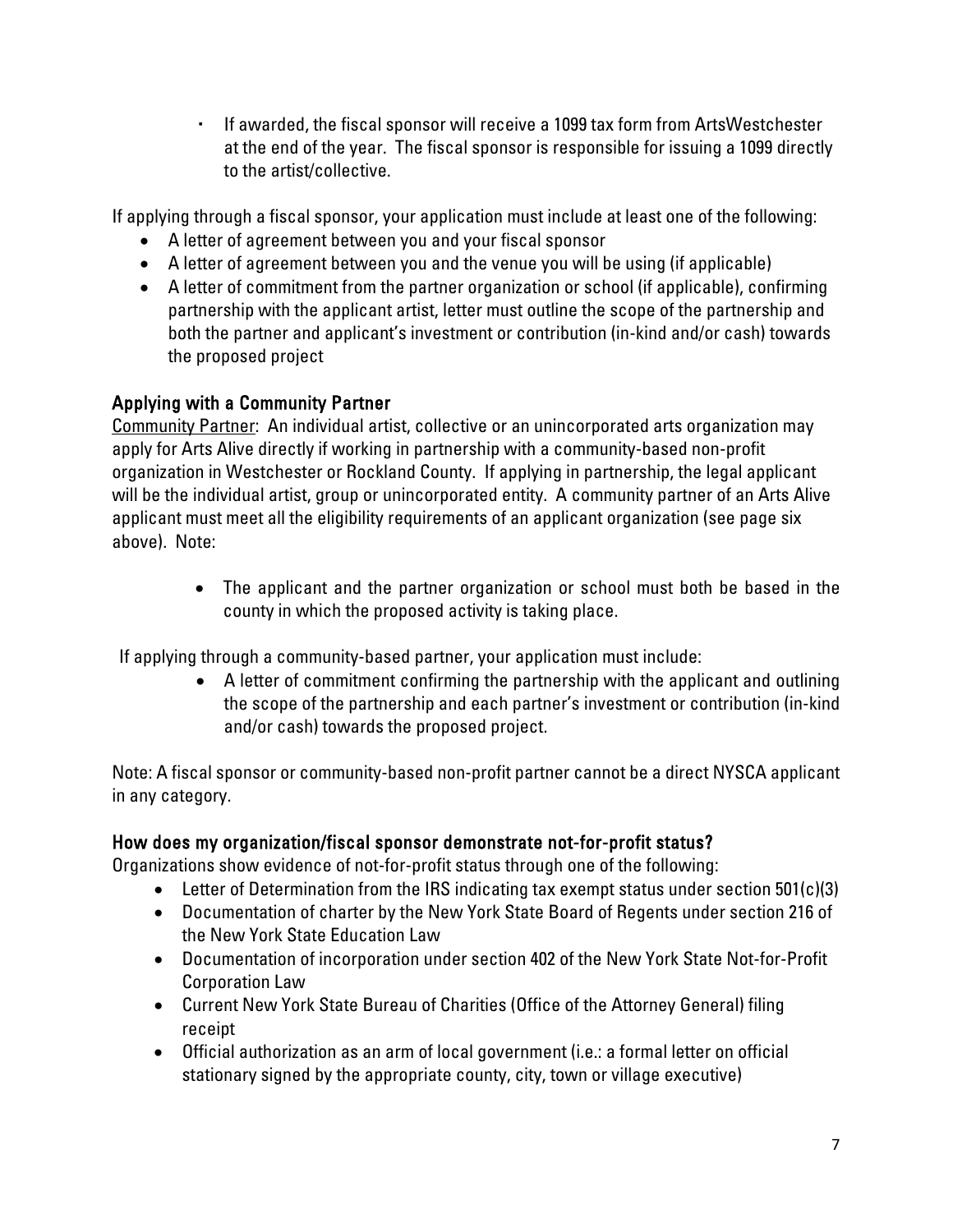Note: A New York State Tax Exemption Certificate from the Department of Taxation and Finance is not considered proof of not-for-profit status and should not be submitted.

## May I apply if I received an Arts Alive grant in the past?

If you received an Arts Alive Project grant, an Arts Alive Education grant, or an Arts Alive Recovery NY Regrant previously, you may apply for 2022 funding. Since the awards are competitive, receiving a grant one year does not guarantee funding in subsequent years.

Note: If you received an Individual Artist award in 2021 you must wait one year before you may apply again in the Artist category, but you may apply in the Community Project or Education categories in 2022. If you received an Arts Education grant in 2021 you must wait one year before you may apply again in the Arts Education category, but you may apply in the Community Project or Individual Artist categories in 2022.

## What is the period of support?

All projects must take place between January 1, 2022 and December 31, 2022.

## What are the age requirements?

All individual applicants, artists, and organizational representatives must be at least 18 years of age at the time of application.

## May I submit more than one funding request?

Cultural Organizations, unincorporated arts groups and artists, may submit up to three requests in for Project and/or Education totaling no more than \$5,000. Fiscally-sponsored requests are exempt from the 3-request limit and \$5,000 request cap.

Artists applying in the Individual Artist category may each submit only one request in that category for between \$1,000 - \$2,500.

# IMPORTANT

Do I need a confirmed venue? Yes. Applications in any category must have a confirmed venue at the time of the application. Projects without a confirmed venue may not be eligible for funding. A letter of interest/commitment from the proposed venue is strongly encouraged.

Can I apply for funding for a virtual program (ie. An online exhibition, workshops via Zoom)? Yes. Due to Covid-19 safety guidelines, online programming is eligible for consideration.

# What expenses are eligible for Arts Alive funding?

- Activities/projects of local arts organizations
- Artist fees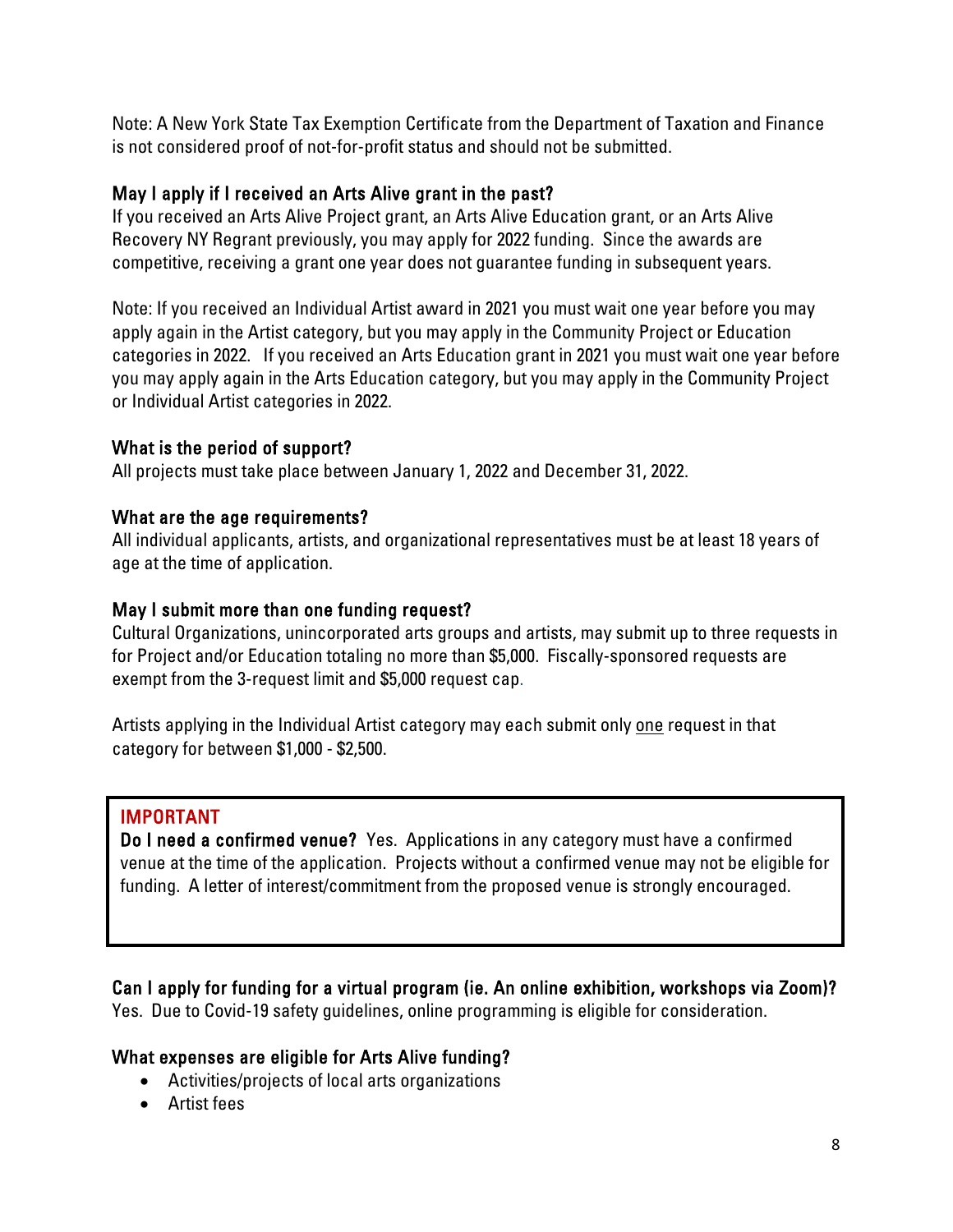- Marketing/publicity costs
- Administrative expenses directly related to the project
- Supplies and materials needed for the execution of the program/project
- – Project-related expendable equipment, software, project-related subscriptions up to \$1,000
- - Planning and preparation expenses for a proposed event. (SCR grants cannot support an entirely planning grant)

# What is ArtsWestchester NOT able to fund through Arts Alive Grants?

- New York State agencies and departments (including SUNY schools)
- Public universities, colleges; and public, private, or parochial secondary and elementary schools
- Municipalities or arms of local government
- Artists who are employed by ArtsWestchester or are members of ArtsWestchester's Board of Trustees
- Student projects
- Unincorporated applicants without an eligible sponsor or partner organization (Exception: Individual Artist categories)
- Organizations and Artists that have applied to NYSCA in the most recent cycle. After NYSCA's application deadline, a list of organizations that have applied directly to NYSCA can be obtained upon request. Organizations on this list are ineligible for Arts Alive funding.
- Organizations that receive funding in the Basic Program Support or Project Support categories. However, organizations who receive Basic or Project Support may serve as a fiscal sponsor on an Arts Alive application if they meet the other funding criteria.
- Projects involving partners that apply directly to NYSCA. NYSCA grantees may not serve as fiscal sponsor or community partner for an Arts Alive applicant nor can a NYSCA grantee benefit from ticket sales or revenue from an Arts Alive project.

Note: A NYSCA grantee may offer their venue gratis to an Arts Alive-funded project. The Arts Alive grantee may pay for any direct costs related to use of the venue such as custodial, however:

- The NYSCA grantee must not handle box office or ticketing
- The NYSCA grantee must not profit from the Arts Alive program (i.e. ticket sales, donations, etc.)
- The program must not be advertised as part of the NYSCA grantee's season/programming
- Non-incorporated chapters of organizations whose "parent" is incorporated outside of the Westchester or Rockland area
- Start-up or seed funding for the establishment of a new organization
- General operating expenses (e.g. Office supplies, rental of office space)
- Requests greater than an applicant's project expenses minus total project income
- Past re-grantees that have failed to submit final reports
- Operating expenses of privately-owned facilities (e.g. homes and studios)
- Arts Alive Project grants may not fund activities that are not open to the general public such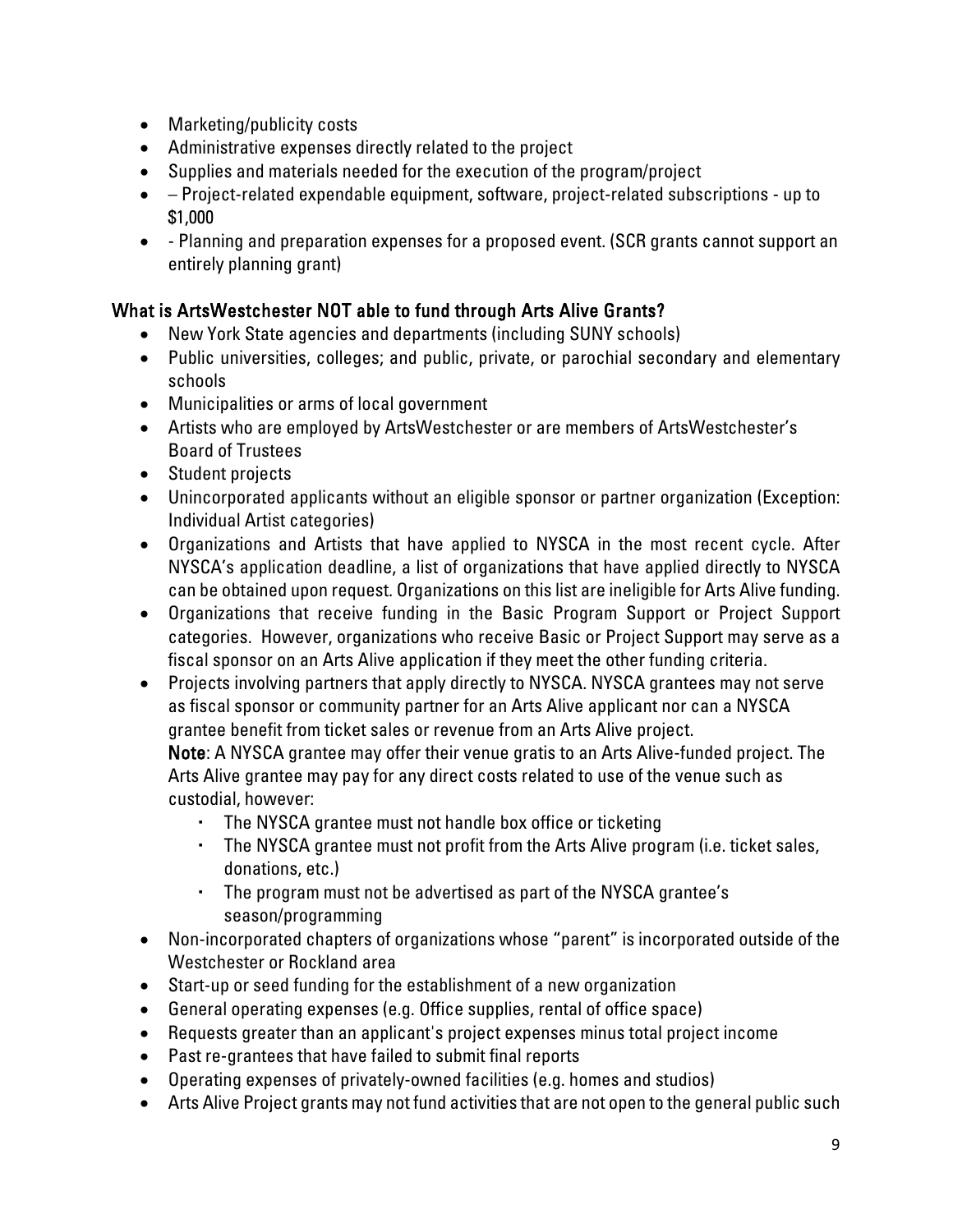as camps, clubs or college associations

- Events that take place in private homes
- Projects currently supported by an ArtsWestchester grant in a different category
- Projects taking place outside of Westchester or Rockland County and/or not directed toward Westchester or Rockland audiences
- Projects that are recreational, therapeutic, rehabilitative, or worship-based in nature
- Entertainment costs including receptions, food or fundraising events
- Activities that are not arts-related including balloons, clowns, magic, "sip and paint"
- At-risk/social service programs when the focus is primarily for rehabilitative, worship or therapeutic purposes
- Acquisition of works of art
- Contingency funds
- Permanent equipment exceeding \$1,000
- Capital improvements
- Creation of textbooks or classroom material
- Lobbying expenses
- Programs in which children are used as professional artists (paid a fee)
- Regrants by applicants to fund other activities
- Cash prizes, juried shows, fellowships, scholarships and other awards to students
- Projects without a confirmed venue

#### What is the review process?

It is your responsibility to submit a complete and accurate application. As part of the technical assistance process, however, ArtsWestchester staff will review your application and may contact you to clarify and review information and to suggest ways to strengthen the application.

Awards are based on a competitive review process. Each application is evaluated on its own merits and against others in the application pool. An independent panel reviews all applications and submits scores and feedback on a variety of criteria (listed below). The panel members are artists, arts administrators, educators, and community members who live and/or work in Westchester and Rockland Counties.

The Grants Committee of ArtsWestchester's Board of Trustees reviews the panel's recommendations and makes its recommendations to ArtsWestchester's Board of Trustees. The Committee's recommendations are then voted on by the full Board of Trustees, which makes the final decision on all grants.

## Are support materials required?

Yes. There are both required and optional support materials for each grant opportunity. In particular, work samples are required in all three grant categories. Work samples you submit help the panel assess the artistic merit of the proposed project. They are critically important to your application. Work samples for all categories of Arts Alive grants should represent work from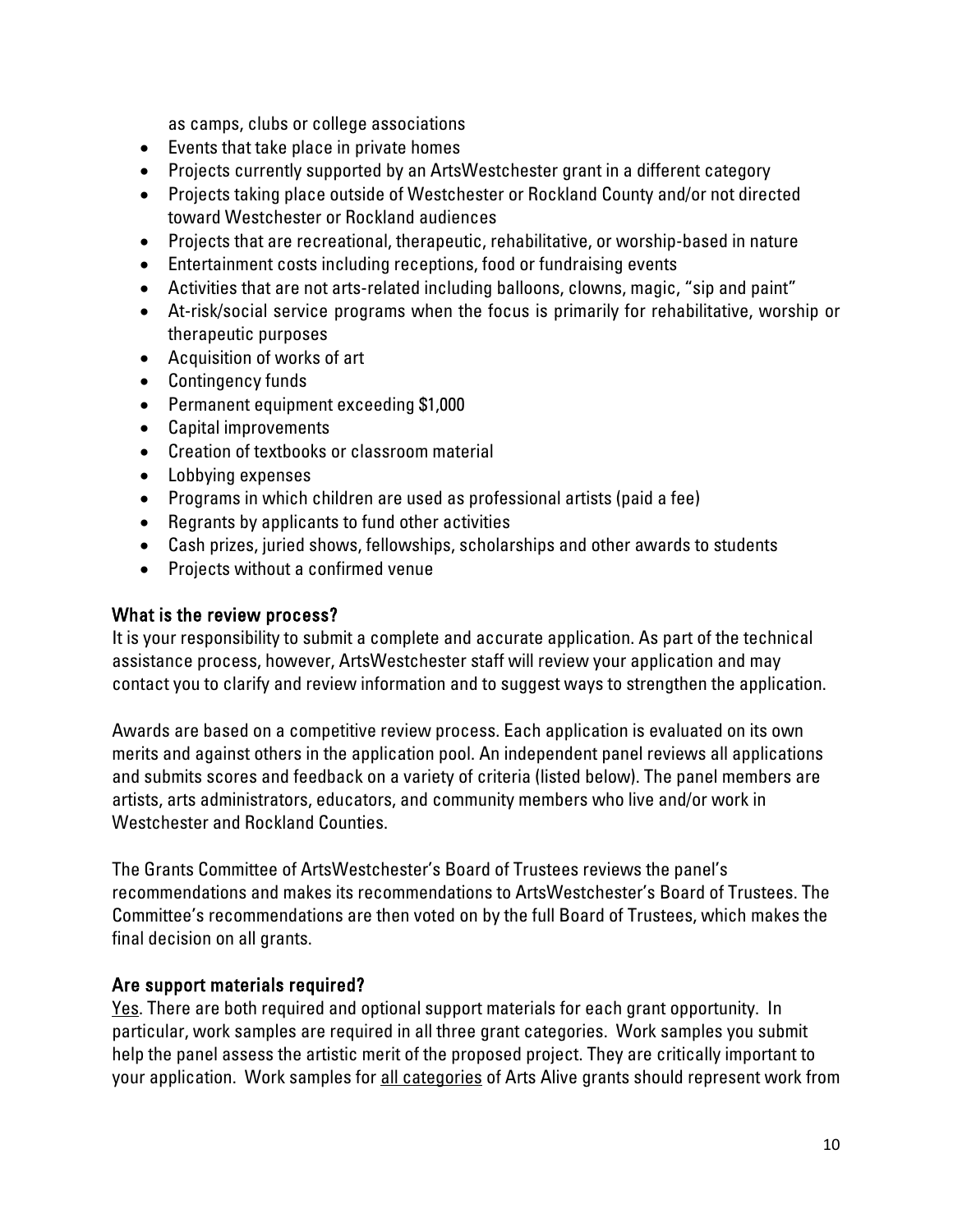the last three years. If your art form is performance-based (ie. dance, music, theater, video footage of rehearsals or performances is strongly encouraged).

- Individual Artist:
	- $\circ$  Sample of your professional work
	- $\circ$  Sample of work produced by students or workshop participants with whom you have worked (as appropriate)
	- $\circ$  Concise description of the work submitted: its context and approach
- Cultural Organizations:
	- $\circ$  Sample of past productions, exhibitions, events, etc.
	- o Sample of work student's produced through their participation in your organizations education program
	- $\circ$  Concise description of the work submitted: its context and approach
- Work samples should represent work from the last three years.
	- $\circ$  Visual Arts Projects: no more than 10 labeled images in JPEG format, be sure to include title, date created, size and medium. (up to 10MB)
	- $\circ$  Performing Arts, Film Media or Other Time-Based Projects: Video and audio clips uploaded or included as a web-links hosted on external sites should be no more than 3 minutes, and time stamped to the correct chapter or time. (up to 250MB)
- Literary Projects: No more than 20 pages to be uploaded as jpegs with application (up to 10MB)

Please refer to each grant category's guidelines for a detailed list of required support materials.

# Supplemental Materials (Optional, for all categories)

You may also include a limited number (up to three items each) of supplemental materials:

- Newspaper clippings
- Brochures
- Letters of Support

# How will I know if I have received a 2022 Arts Alive Grant?

ArtsWestchester will notify all applicants by email regarding the status of their application in late March 2022. If awarded, you may be contacted by a local elected official in recognition of the funding. Applications and support materials will be stored on an encrypted server for future use. If you do not wish to have your application and support materials saved, it is your responsibility to delete the files from the server.

# Is there an appeals process?

Yes. ArtsWestchester maintains an appeals process to ensure that funding decisions are fair and impartial. The basis on which you may appeal are:

- Failure of the panel to adhere to the review criteria specified
- Submission by ArtsWestchester of incomplete or incorrect information to the panel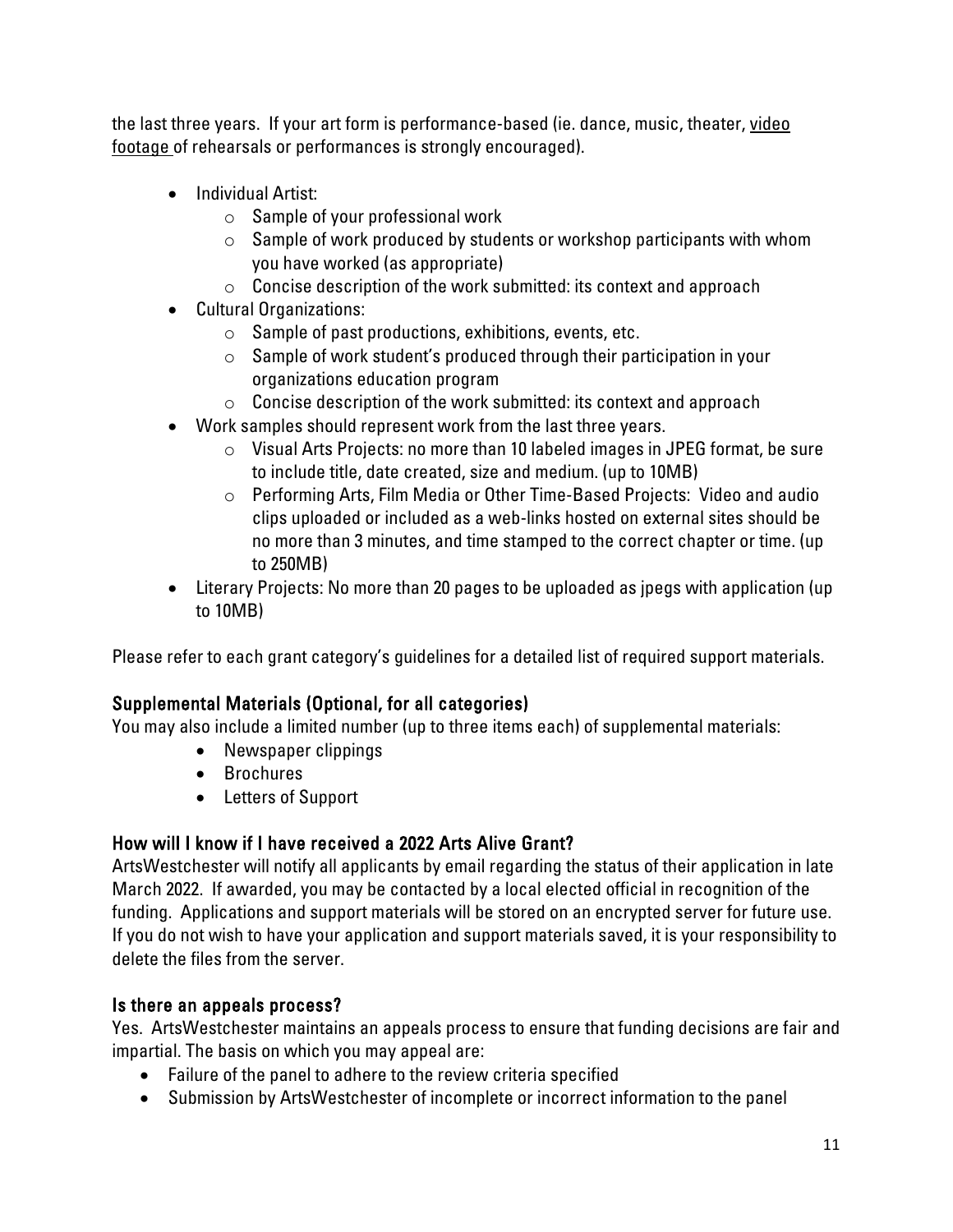Dissatisfaction with the funding decision is not justification for an appeal. The introduction of new information not submitted with the original application cannot be used to justify an appeal. Appeals must be made, in writing, to the Executive Director of ArtsWestchester within 10 days of the written notification of the funding decision. An Appeals Panel, separate from the original panel, will review the request and will notify you of the appeal decision, which will be final.

## Grantee Responsibilities and Reporting

All applicants will be notified of the funding decision in March 2022. Applicants who have been awarded funding will receive further instructions on accessing and completing their grant agreement. Award payments are made in a single lump sum once the grant agreement has been fully executed. If you are awarded in the Education category, the funding will be disbursed after the school/partner site has met their budget responsibility. If you applied with a fiscal sponsor, the fiscal sponsor is considered the "contractee" and the grant agreement must be signed by the Executive Director or Board President of the fiscal sponsor organization.

Project Schedule and Revised Budget: If awarded funding, a project/performances schedule and revised project budget must be submitted along with the grant award documentation. Templates will be included with the award documentation to be completed. Both forms are required elements of the funding agreement, contracts are considered incomplete until a project schedule and revised budget are submitted.

Program Credit: ArtsWestchester requires Arts Alive grantees to acknowledge its support. Acknowledgement of your ArtsWestchester funding is essential to building public awareness that State tax dollars are used to provide valued local arts programs and services. You should acknowledge ArtsWestchester, and when possible, New York State Council on the Arts (NYSCA), on your website as well as in all printed materials. However, only ArtsWestchester's logo should be used for funding credit, not the NYSCA logo.

Reporting: Grantees are required to submit a project schedule at least six (6) weeks before the funded activity takes place. All Grantees are required to file a final grant report with ArtsWestchester upon completion of the funded cultural event either thirty (30) days after the completion of the project or December 31, 2022, whichever comes first. Eligibility to apply for future grants is contingent upon receipt of a complete final report.

# Is application assistance available?

Yes. The free information session schedule is to be announced. Please check ArtsWestchester's website for more information:<https://artswestchester.org/grants/arts-alive-grant-program/>

Please RSVP for an application information session. If you are unable to attend a session, *oneon-one assistance is available by appointment only*. Please email [grants@artswestchester.org.](mailto:sabbott@artswestchester.org)

# What are the deadlines?

All Westchester and Rockland applications must be submitted by 11:59 PM on THURSDAY, JANUARY 13, 2022. If you would like feedback on your application from ArtsWestchester Grants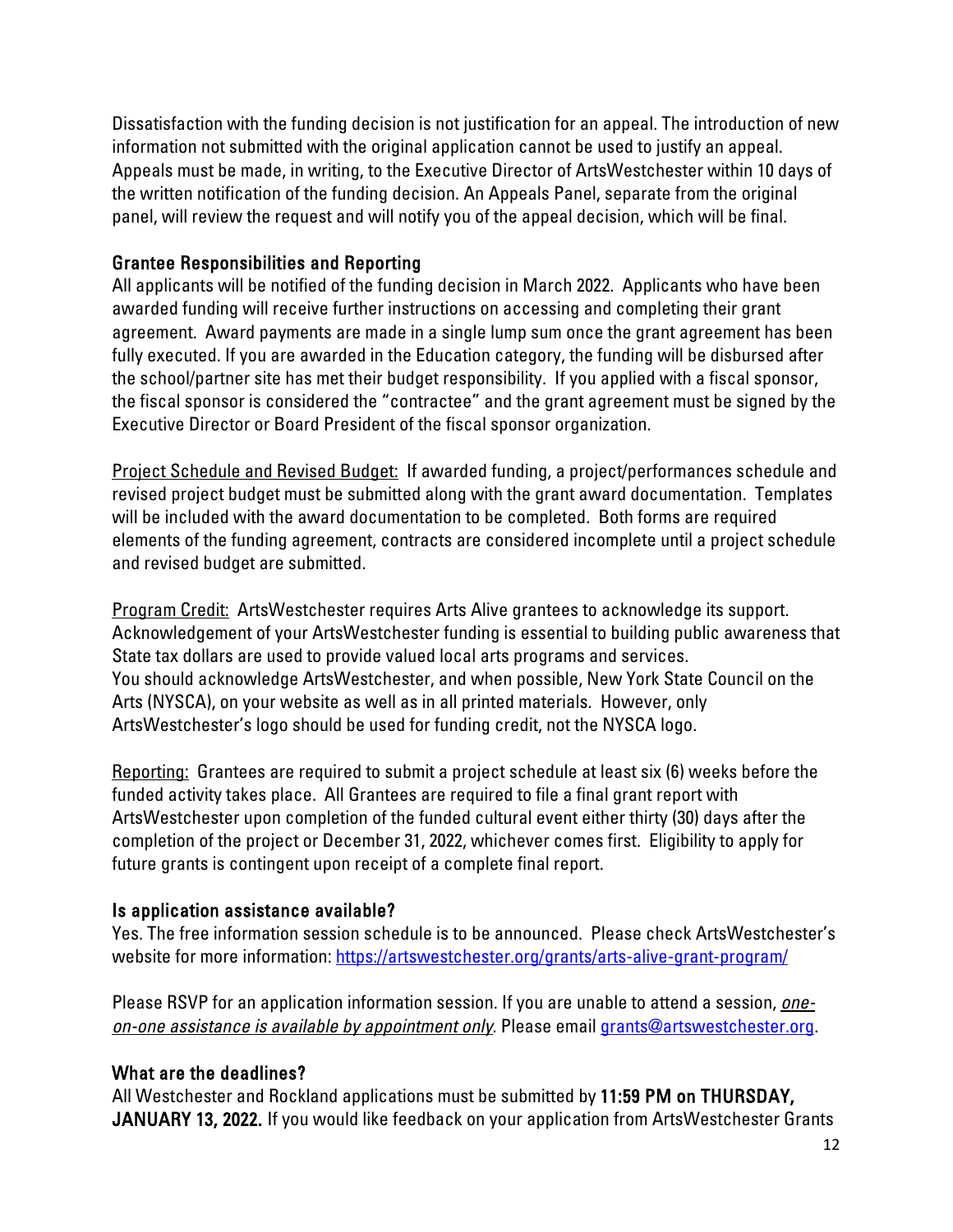Staff, please submit your application by or before January 6. If you submit by this date, ArtsWestchester staff will review and may re-open your application for edits.

## How do I access the application?

Applications and all supplemental materials are accepted online only and may be accessed by visiting [https://artswestchester.submittable.com/.](https://artswestchester.submittable.com/) If you experience difficulty with the online application, please contact the ArtsWestchester Grants department at [grants@artswestchester.org.](mailto:sabbott@artswestchester.org) Materials submitted via mail or email will not be considered.

# Guidelines: Arts Alive Project Grant

Arts Alive Project Grants support community-based arts activities throughout Westchester and Rockland County. Activities in all arts disciplines are eligible for support. Arts Alive Project Grants may include but are not limited to: art-making workshop series, performances, festivals, screenings, and readings. All funded projects must be open to the general public.

The goals of the Arts Alive Project Grant program include:

- Making the arts available at the local level
- Fostering the development of emerging arts organizations
- Supporting local artists
- Supporting the cultural expression of Westchester or Rockland's ethnic groups
- Increasing access to the arts in communities that traditionally have been underrepresented. (Underrepresented communities are comprised of individuals who have limited access to art programs, services, or resources and may be marginalized due to geography, race, economic status, gender, gender identity, sexual orientation, age, religion, or disability. The term "community" can refer to a group of people with a common heritage or characteristics, whether or not living in the same place. Age alone – i.e. youth, seniors – does not qualify a group as being underrepresented.)

While we encourage artists to apply, Arts Alive Project Grants are not fellowships or support for you to create original work. Rather, these grants enable you to develop and implement a project that directly benefits the community. If you are seeking funds to create new work, we encourage you to review the supplementary guidelines for Arts Alive Artist Grants.

# Who is eligible to apply?

Organizations and Individual artists may apply for an Arts Alive Project Grant if they meet the eligibility requirements outlined in the "General Guidelines" for Arts Alive Grants.

- ArtsWestchester gives priority to community-based cultural organizations. Other types of organizations are eligible to apply if they demonstrate a track record of providing cultural programs.
- Artists and unincorporated arts organizations must apply either through a fiscal sponsor or with a community partner.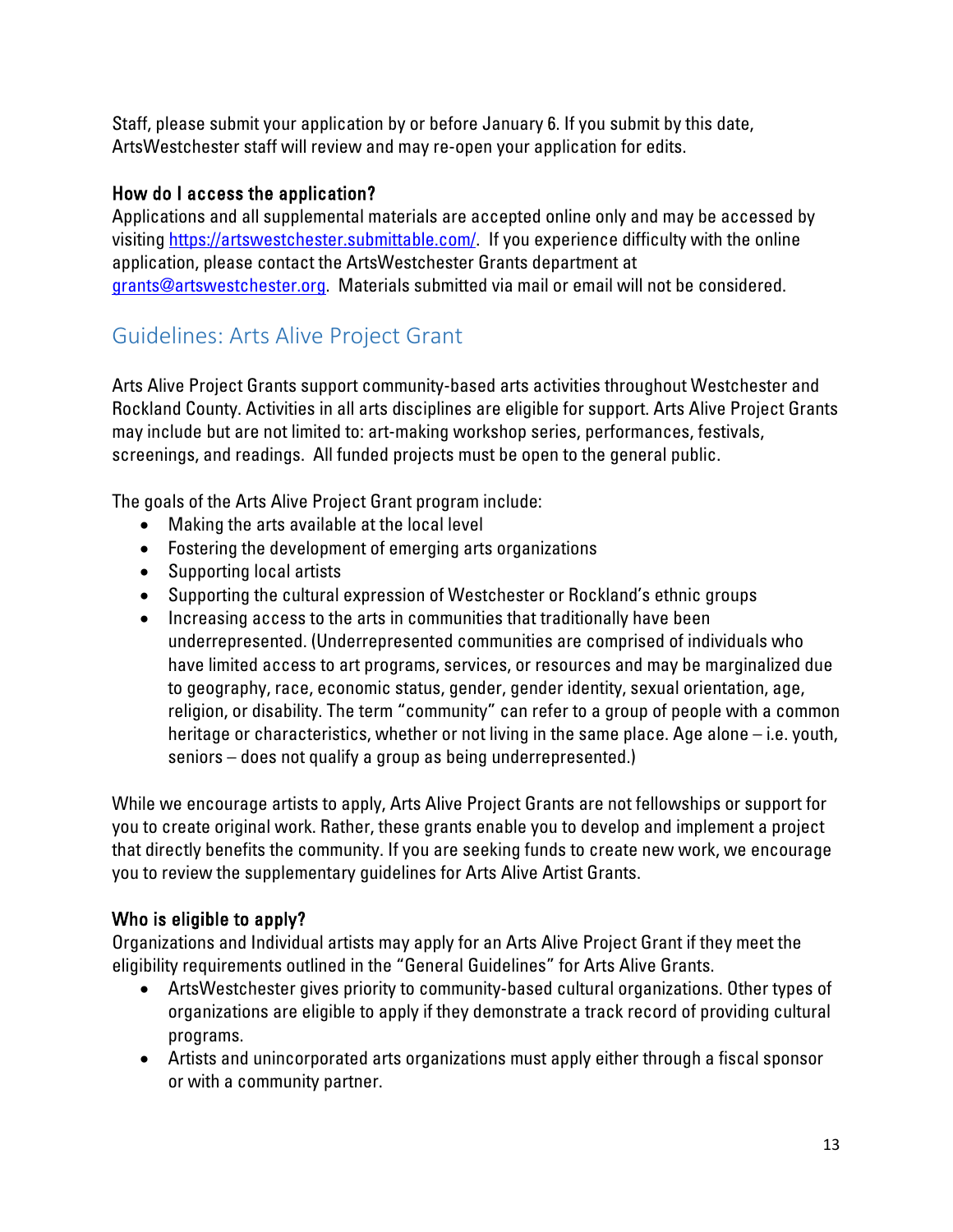## What is the amount of the award?

Arts Alive Project Grants range from \$1,000 to \$5,000. In 2020 the average grant amount was \$2000 You may apply for up to 50% of the project's total cash expenses. You are required to raise the additional funds, which may be a combination of cash and in-kind contributions. Preference is given to applications with a significant cash match, which demonstrates a strong commitment to the success of the project.

## What criteria will the panel use?

The panel will make funding recommendations based primarily on the following criteria:

- 1. Artistic/Programmatic Excellence Applicants will be evaluated based on the following artistic questions. Applications need to address not only the artist's/organization's background/history and strengths, but also how/why the work is being created.
	- Quality of the proposed project; evidence of creativity and vision
	- Qualifications, background, and experience of the artists involved (resume and recent work samples must be included).
	- The strength/clarity of the concept or influence behind the artistic work or services proposed.
	- The context in which the work or services are being presented and the appropriateness of the work or services in that context.
	- Clarity of the selection/programming process
	- Demonstrated history/commitment to showcasing a broad range of artists

# 2. Impact and Benefits to the Community.

Applications will be evaluated for:

- Benefit(s) the public receives from the project. Benefits may include, but are not limited to: providing access to artistic disciplines/experiences under-represented in the county; employing/contracting with Westchester or Rockland artists; furthering the local economy; or serving/engaging Westchester's underrepresented communities. (ArtsWestchester considers as "underrepresented" people who have limited access to arts services. Their participation in the arts may be marginalized due to geography, race, economic status, gender, sexual preference, age, religion, or disability.)
- Evidence of community support, which could include individual and/or Board support, levels of participation, etc.
- The contribution the artwork and/or services make to the development of a vibrant arts and cultural community in the state.
- How well the project/organization provides thoughtful and well-designed educational and interactive activities that help build audience appreciation and understanding of the organization and its work.
- Attendance data, relevant to the population of the community to be served, as well as participant feedback (if available and appropriate).
- The extent to which the project/organization uses venues that are fully accessible to the public and comply with all safety and accessibility standards.
- Efforts to reach and engage a broad array of artists and audiences.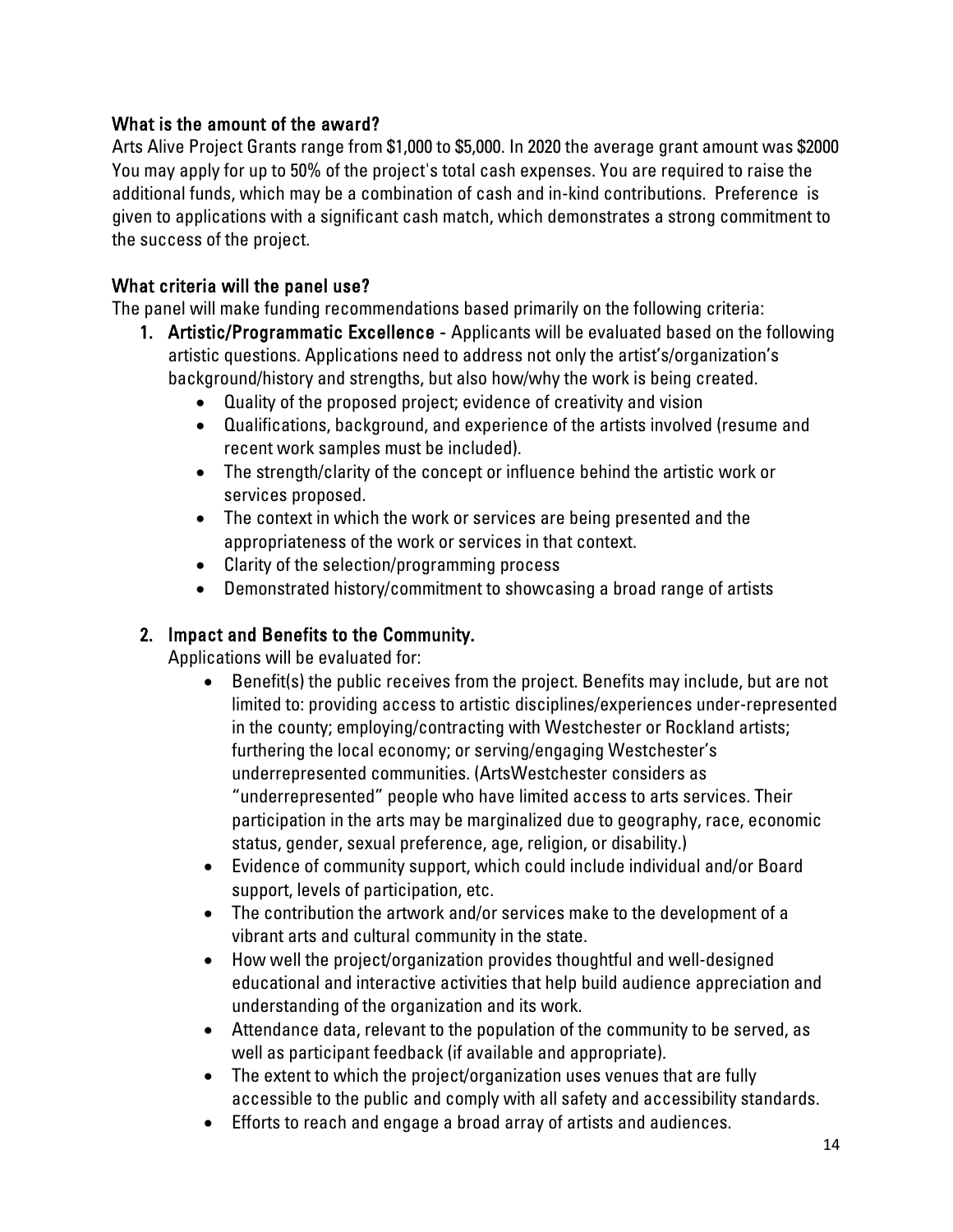• Note: Virtual audiences can be included in audience/attendance projections

## 3. Managerial/Fiscal Oversight and Viability

Responsible management includes:

- Appropriateness of project budget
- Ability to secure additional funding required for the project
- Existence of a professional staff appropriate to the size and mission of the organization
- Appropriate compensation of artists
- Engaging in appropriate, cost-effective fundraising activities (as applicable).
- Soundness of the proposed budget and ability to raise 50% of the project cost

## 4. Diversity and Inclusiveness

- Degree to which the project will involve diverse/inclusive participants and/or audiences, based on the demographics of the service area
- Proof of history/intent to engage a broad spectrum of artists
- Evidence of knowledge of demographics of intended audience
- Plans for publicizing the project

# Are there funding priorities?

With limited funds available, ArtsWestchester identified the following priorities:

- Emerging cultural organizations
- First-time applicants
- Projects that reach under-served Westchester or Rockland communities (those that may be marginalized due to geography, race, economic status, gender, sexual preference, age, religion or disability)
- Projects that reflect cultural traditions or contemporary expressions of a particular heritage/nationality/ethnicity
- Projects that engage and/or directly benefit a significant number of people

Note: ArtsWestchester seeks to support locally-based arts activities throughout the county, and seeks a broad-range of applications. Some projects of merit may be recommended for funding, even though they may not address one of the priorities.

# Required and Supplemental Materials

All materials must be submitted online as part of your application and must be submitted by the application deadline.

# I. Required Materials

If support materials are in the form of URLs, please create a separate text document titled "URL Support Materials," including a description of the work sample/content and the URL (link)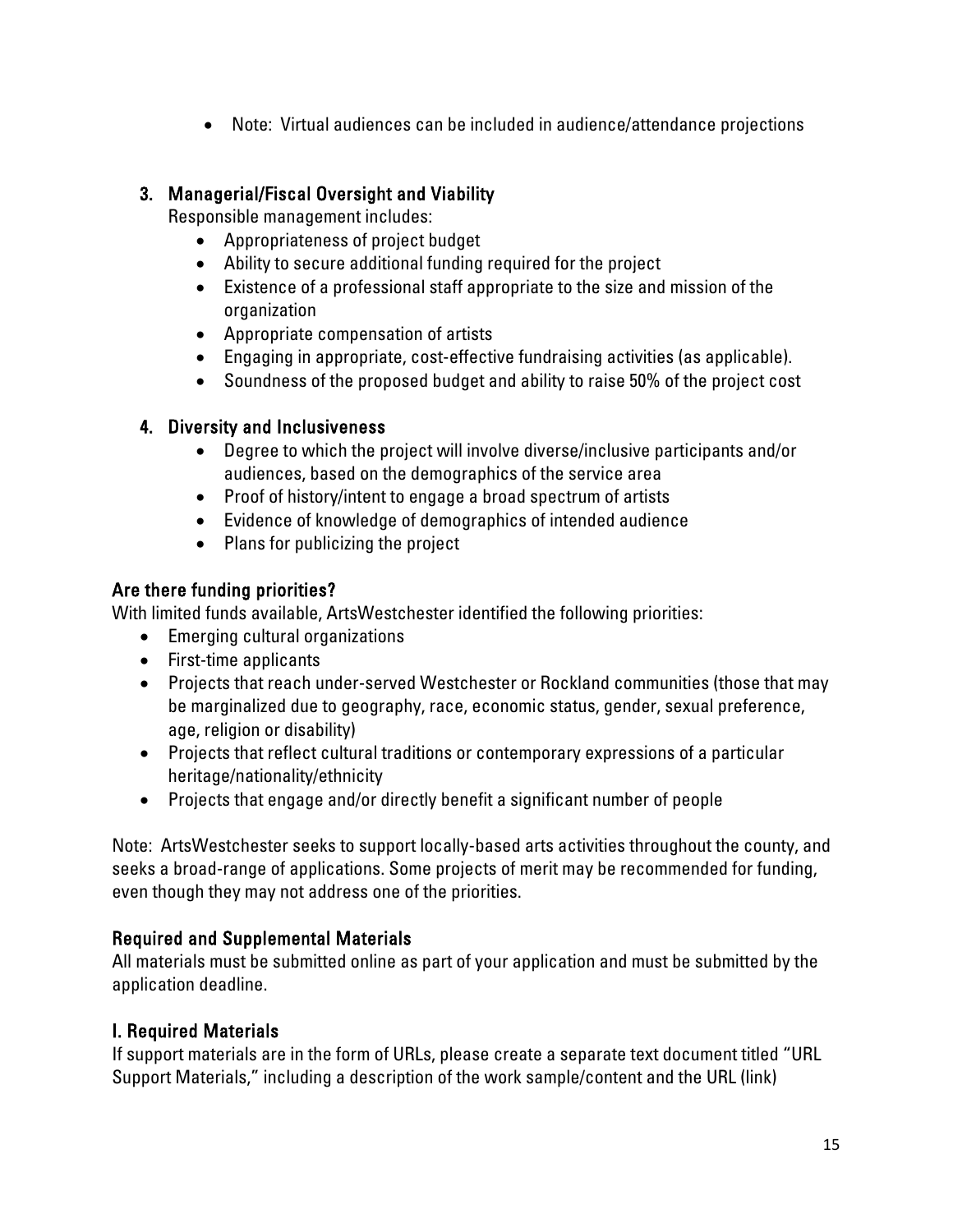embedded in the text document. ArtsWestchester reserves the right to review any/all of the online sources.

- A. Proof of Non-Profit Status in the one of the following formats:
	- Letter of Determination from the IRS indicating tax exempt status under section 501(c)(3)
	- Documentation of charter by the New York State Board of Regents under section 216 of the New York State Education Law
	- Documentation of incorporation under section 402 of the New York State Not-for-Profit Corporation Law
	- Current New York State Bureau of Charities (Office of the Attorney General) filing receipt
	- Official authorization as an arm of local government (i.e.: a formal letter on official stationary signed by the appropriate county, city, town or village executive)
- B. For Applicant Organizations Most recent signed Treasurer's report or audited financial statement from the last completed fiscal year or IRS form 990 from the last completed fiscal year. A copy of a 990-N postcard is not acceptable documentation.
- C. For Applicant Organizations Board of Directors list with names of officers, occupations, city/state of residents.
- D. Resumes of administrative personnel who are involved in the project.
- E. Resumes of artists who are involved in the project.
- F. For Individual Artists proof of County residency
- G. Work samples for all categories of Arts Alive grants should represent work from the last three years.
	- Visual Arts Projects: no more than 10 labeled images in JPEG format, be sure to include title, date created, size and medium (up to 10MB)
	- Performing Arts, Film Media or Other Time-Based Projects: Video and audio clips uploaded or included as a web-links hosted on external sites should be no more than 3 minutes, and time stamped to the correct chapter or time (up to 250MB)
	- Literary Projects: No more than 20 pages to be uploaded as jpegs (up to 10MB)
- II. Supplemental Materials Please refer to page 11 for a list of Supplemental Materials.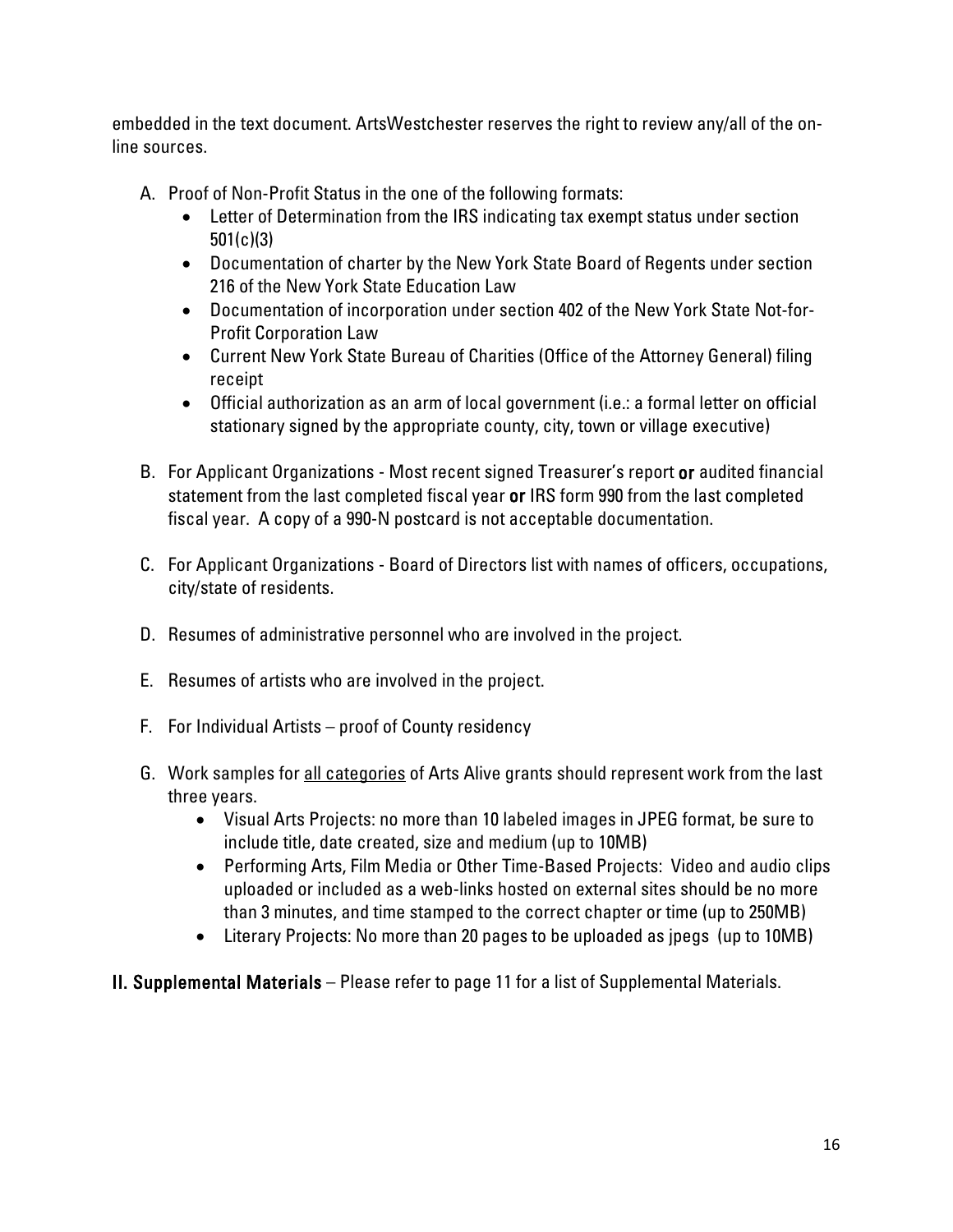# Guidelines: Arts Alive Artist Grant

## What is an Arts Alive Artist Grant?

An Arts Alive Artist Grant provides direct support to an individual professional artist for the creation of new work. An essential element of this funding is a community engagement component. The project must engage a segment of the community through a public program, such as an exhibition or performance that is open to the public and includes an opportunity to interact with the artist, and/or the inclusion of community involvement in the development and creative process of the artists' project. This can be in the form of feedback, response, interaction and/or social practice by or with community members. Some examples of this type of interaction are interviews with a segment of the community, creation of parallel work by a community group, or stories and anecdotes collected from a community group that relate to the concept or content of the project

An Arts Alive Artist Grant is designed to increase support for local artist-initiated activity and to highlight the role of artists as important members of the community. These grants are intended to support creative (not interpretive) artists interested in working within a community setting and creating work that is inclusive and/or reflective of that community in some way.

#### Who is eligible to apply?

Applicants/artists must be at least 18 years of age at the time of application. Individual Artist applicants must be current New York State residents and must reside in Westchester or Rockland at the time of the application and for the duration of the project. Proof of residency is required. All documents must contain the individual's name and address and documentation must be dated no earlier than 2019. For the Individual Artist category you must reside in the county in which your project will take place.

List of acceptable proof of residency documents must include one of the following:

- Telephone Bill
- Credit card or ban statement (first page only; social security and financial information should be blocked)
- Current lease or mortgage agreement listing the artist's name and NYS County address
- NY State Driver's License or ID card
- Voter Registration Card

Student projects are not eligible for support.

Artists may apply directly, rather than through a fiscal agent. Artists who are awarded must wait one year before applying again to the Individual Artist category. If you were awarded funding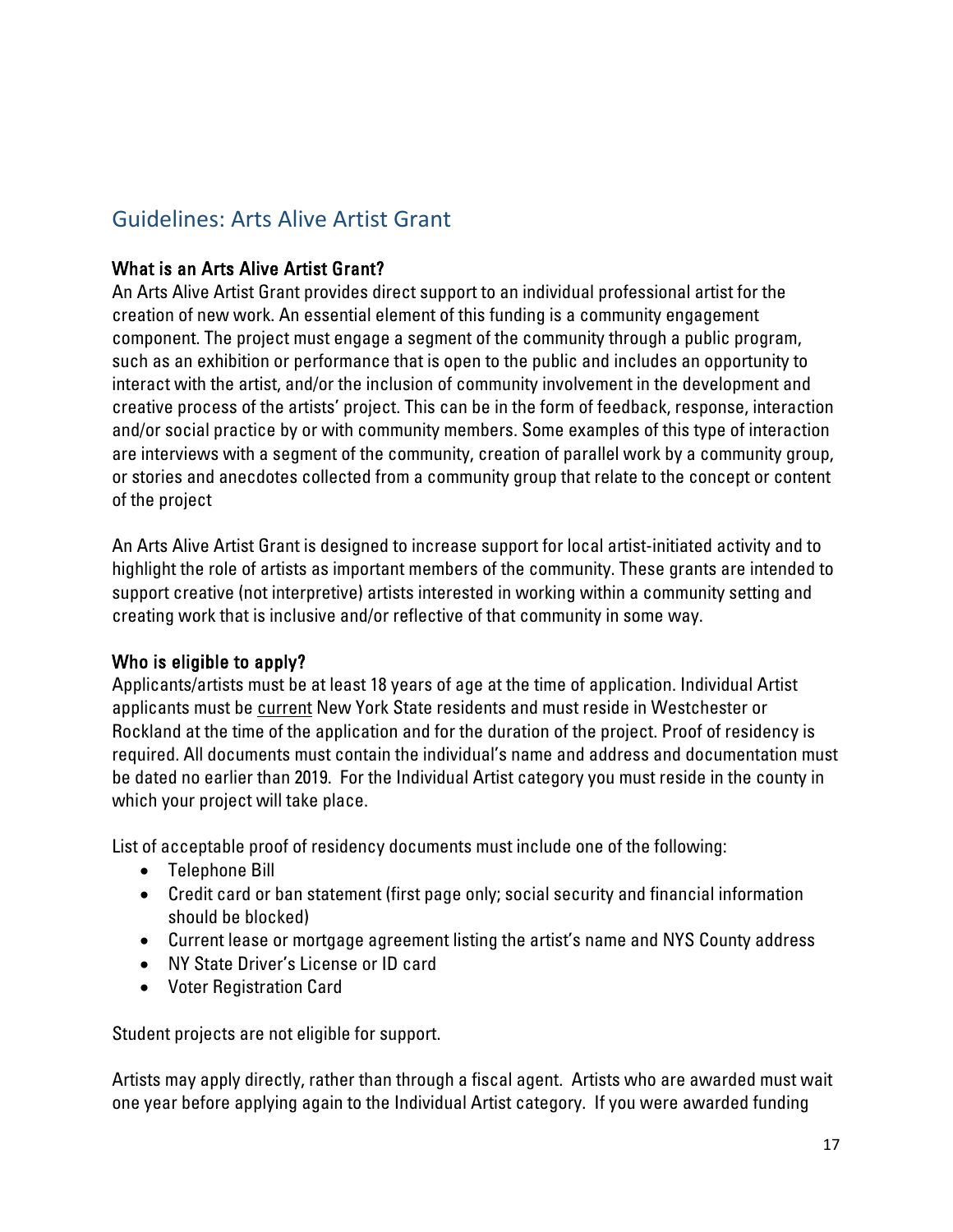during the 2021 grant cycle you cannot apply again in the Individual Artist category until the 2023 cycle, but you may apply for 2022 funding in the Education or Community Projects categories.

## What is the amount of the award?

Arts Alive Artist Grants range between \$1,000- \$2,500. The grant does not require a monetary match or additional income. However, if your total project expenses are more than \$2,500, you must indicate additional sources of income in your application form and budget.

# May I submit more than one funding request?

You may submit only one application in this category per funding cycle. However, you may submit up to two additional requests in other Arts Alive funding categories. The combined total of your requests cannot exceed \$5,000.

What criteria will the panel use? The panel will make funding recommendations based primarily on the following criteria:

A. Artistic Merit - Applicants will be evaluated based on the following artistic questions. Application should include address not only the artist's background/history and strengths but also how/why the work is being created.

- Programming that demonstrates creativity and vision.
- Programming that demonstrates consistent high quality, whether in innovative or traditional genres or approaches.
- The strength/clarity of the concept or influence behind the artistic work or services proposed.
- Qualifications, background, and experience of the artists involved. (As part of your application, be sure to include bios or resumes and support materials that help the Committee judge artistic merit.)

# B. Community Benefit and Engagement

- The benefit(s) the public receives from your programming and activities. Benefits may include, but are not limited to: providing access to artistic disciplines/experiences underrepresented in the county; employing/contracting with Westchester or Rockland artists; benefits to the local economy; the number of people served; providing Westchester Rockland underrepresented people/communities with access to the arts.
- NOTE: ArtsWestchester considers as "underrepresented" people who have limited access to arts services. Their participation in the arts may be marginalized due to geography, race, economic status, gender, sexual preference, age, religion or disability.
- Evidence of community support
- Depth of engagement programs that are highly interactive versus passive or limited opportunities for interaction. Note: Virtual programs are acceptable.
- The contribution the artwork and/or services make to the development of a vibrant arts and cultural community in the state.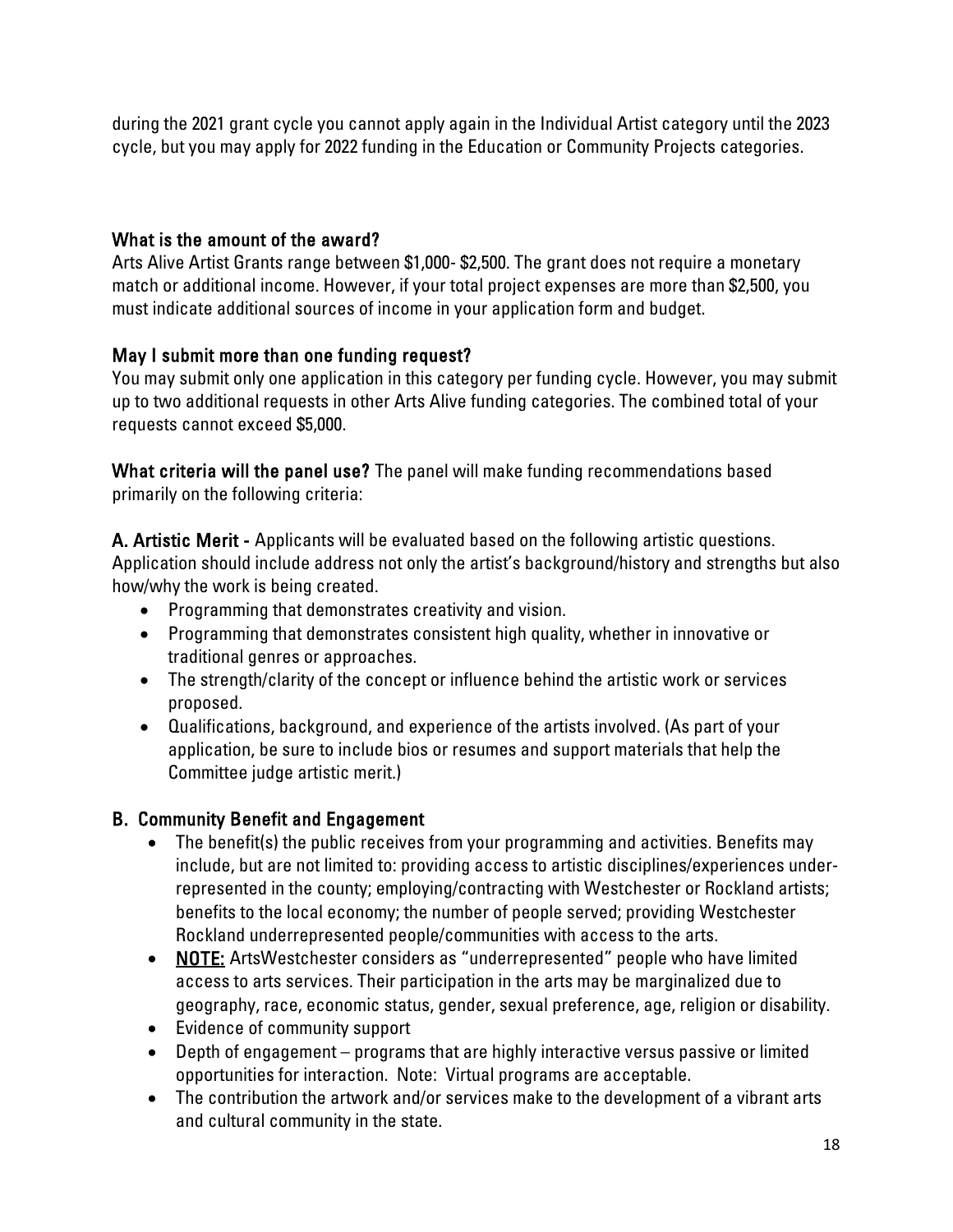• Project demonstrates significant efforts to reach and engage a broad array of audiences.

## C. Financial Viability of the Project

- Feasibility of the project budget.
- Artistic history and accomplishments
- Demonstration of effective fundraising efforts (as needed)
- Demonstration of fiscal stability.

#### D. Diversity and Inclusiveness

- Evidence of an inclusive audience/participants based on the demographics of your proposed service area.
- Demonstrated awareness of audience demographics
- Clear, cohesive plan for audience engagement

## E. Program Feasibility

- Clearly-defined objectives and ability to achieve them
- Audience outreach and publicity plans
- Evidence of sound management and financial stability
- Ability to complete the project

## Required and Supplemental Materials

All materials must be submitted online by the application deadline.

## I. Required Materials for Artist Grants

If support materials are in the form of URLs, please create a separate text document titled "URL Support Materials," including a description of the work sample/content and the URL (link) embedded in the text document. ArtsWestchester reserves the right to review any/all of the online sources.

- A. Resumes of artists who are involved in the project.
- B. Work samples for all categories of Arts Alive grants should represent work from the last three years.
- Visual Arts Projects: no more than 10 labeled images in JPEG format, be sure to include title, date created, size and medium. (up to 10MB)
- Performing Arts, Film Media or Other Time-Based Projects: Video and audio clips uploaded or included as a web-links hosted on external sites should be no more than 3 minutes, and time stamped to the correct chapter or time. (up to 250MB)
- Literary Projects: No more than 20 pages to be uploaded as jpegs with application (up to 10MB)
- II. Supplemental Materials Please refer to page 11 for a list of Supplemental Materials.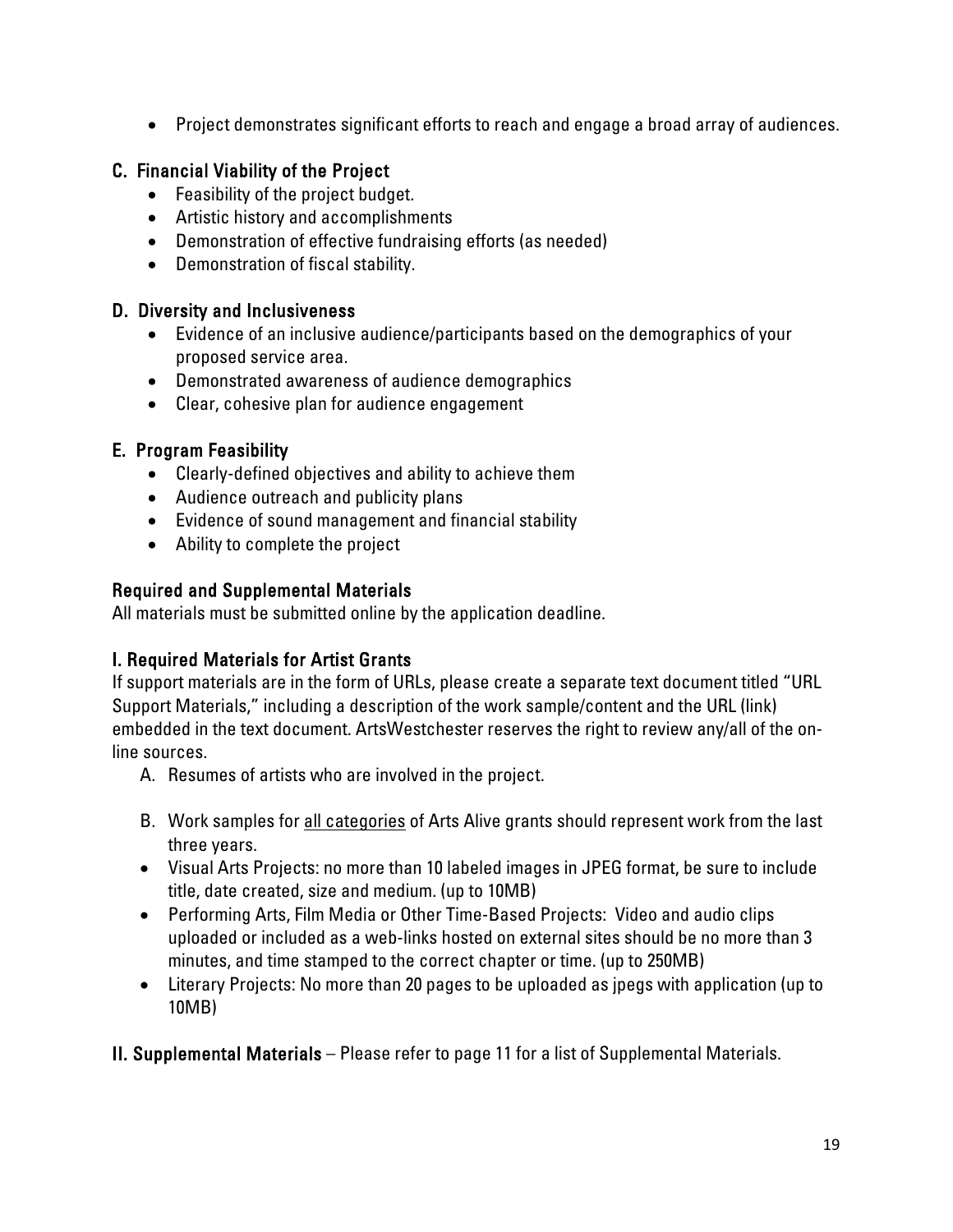# Guidelines: Arts Alive Arts Education Grant

## What is an Arts Alive Education Grant?

An Arts Alive Education Grant provides support for partnerships between individual artists or arts organizations and Westchester or Rockland public schools (grades K-12), learning centers, and community sites. The Arts Education category has two funding priorities:

- 1) K-12 In-School Projects and
- 2) After-School and Community-based Learning.

Funds can support arts education projects that take place in-school during the school day and/or in after-school and community-based settings for youth and/or senior learners. Emphasis is placed on the depth and quality of the creative process through which participants learn through or about the arts. Inter-curricular collaboration for in-school projects is encouraged but not required.

Education grants are intended for "closed group" scenarios, ie. in-school and/or within a senior center community. Programs that are open to general public for participation should be submitted under the Community Projects category.

Projects must focus on the exploration of art and the artistic process, and center on the development and implementation of sequential, skill-based study that incorporates one or more art forms and includes a minimum of three (3) hands-on learning sessions with the same students and teacher. ArtsWestchester encourages projects that integrate the arts into the curriculum, but curriculum integration is not required. The primary goal is to provide students of all ages with rich artistic learning experiences.

## For applicants working in partnership with a public school:

A letter of commitment from the partner school to the arts organization or artist must be included with the application in order to be eligible for funding. The letter of commitment must outline in detail the partner(s) support of the project (monetarily and otherwise) and anticipated roles and responsibilities for each partner involved. The partnership letter should be on the partner(s) letterhead and signed by the principal.

## For applicants working in partnership with a Community-based Organization:

A letter of commitment from the community-based partner to the artist, arts organization, or unincorporated entity must be included with the application in order to be eligible for funding. The letter of commitment must outline in detail the partner(s) support of the project (monetarily and otherwise) and anticipated roles and responsibilities for each partner involved. The partnership letter should be on the partner(s) letterhead and signed by the director of the partner organization.

We recommend that support materials include lesson plans, evaluation plan, video/photo work samples of past Arts Education work, participant evaluation forms, and letters of recommendation.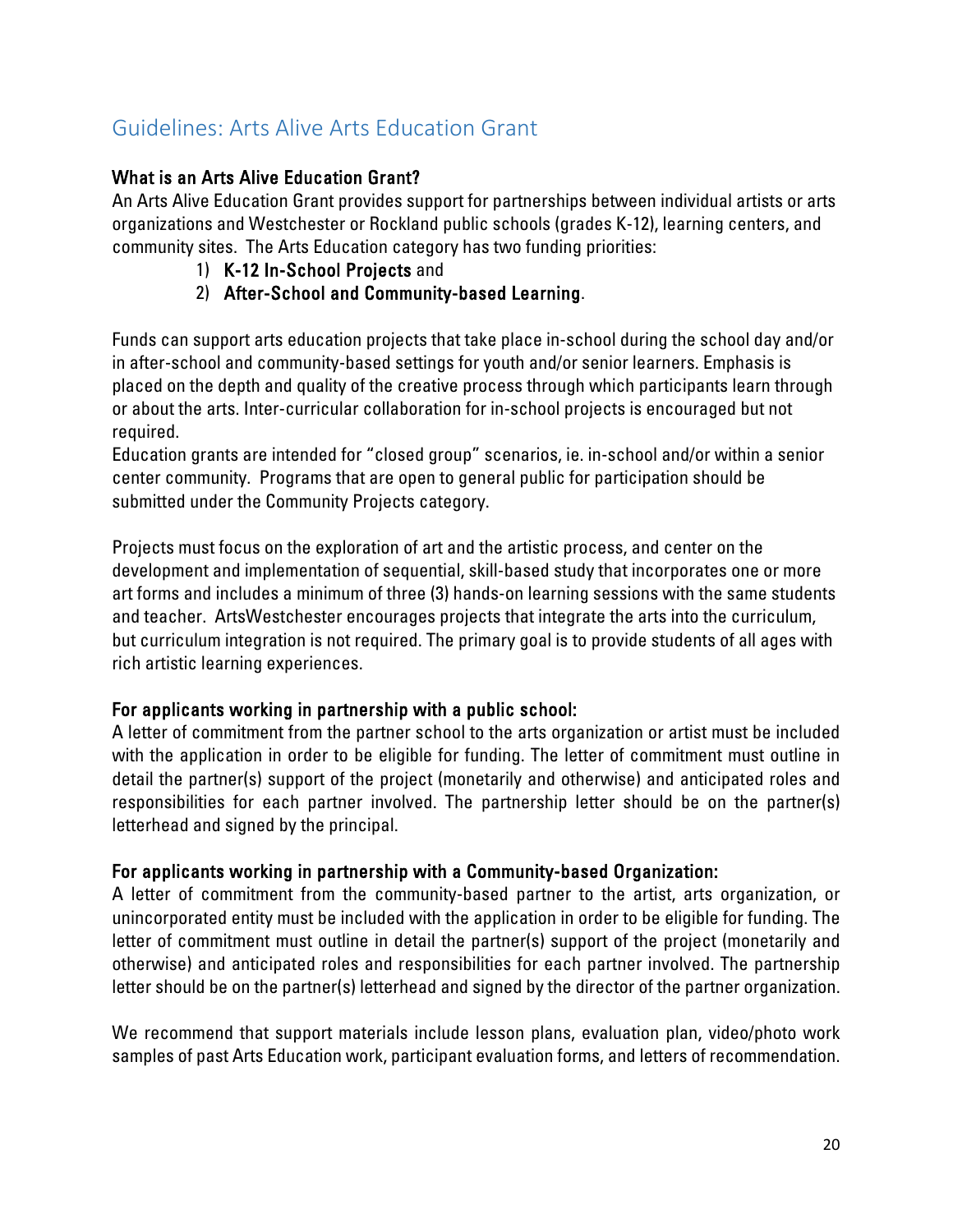## Who is eligible to apply?

Cultural organizations, community agencies and artists may apply for an Arts Alive Arts Education Grant if they meet the eligibility requirements outlined in the "General Guidelines" for Arts Alive Grants. For school partnerships, an artist or cultural organization serves as the applicant.

## What types of projects are eligible for support?

To be eligible for support, projects must:

- Engage participants in hands-on, arts-making Focus on developing skills in one or more art form
- Provide a minimum of three sessions with the same participants
- Have clear goals and outcomes related to learning in the arts
- Include an assessment strategy

In addition, classroom-based projects:

• May integrate arts learning into other areas of the curricula

## What types of projects are not eligible for support?

Arts Alive Arts Education Grants do not fund projects that:

- Appear to replace the role of certified art, music, dance, or theater teachers
- Take students out of regular classes or involve a selected group of students
- Involve scholarships, contests, or student performing groups
- Are essentially therapeutic, rehabilitative, or recreational
- Are open to the general public to participate (these programs should apply under the "Community Project" category.
- Are currently supported by or under consideration for New York State Council on the Arts Empire State Partnership (NSCA/ESP) and/or Partners for Arts Education/School Partnership funding

## What is the amount of the award?

Arts Alive Arts Education Grants range from \$1,000 to \$2,500. You may apply for up to 50% of the total project cost. In 2020, the average grant award in this category was \$2,000.

- Is this a matching grant?
	- Yes. ArtsWestchester will match a portion of the funds your school partner provides. If the school's contribution consists of a combination of cash and inkind, at least half must be in cash. For example, if the total project cost is \$4,000, the school partner must provide \$2,000: \$1,000 of which must be in cash and \$1,000 of which may be in-kind.
- When will I receive ArtsWestchester's funds? You must send ArtsWestchester documentation that you received the school funds before we release grant funds.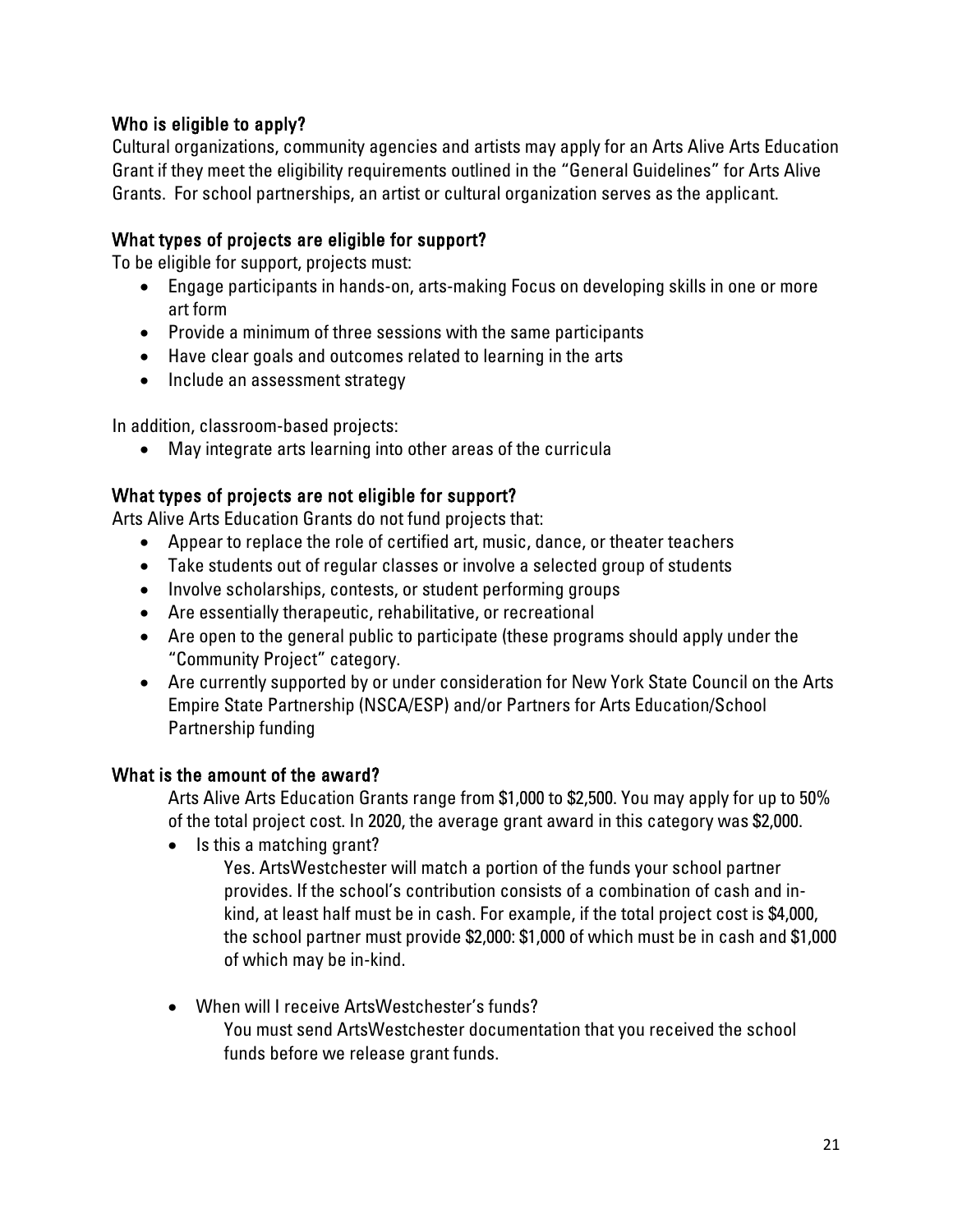## Are there any funding restrictions?

Yes. In addition to the items listed in the Arts Alive General Guidelines, Arts Alive grants will not fund teachers'/substitutes' salaries, BOCES administrative costs, or supplies and materials that are generally on hand. These should not be included in the budget and cannot be counted as part of the school match.

# May I submit more than one funding request?

Yes. You may submit a total of up to three requests, including requests in other Arts Alive funding categories. The combined total of your requests cannot exceed \$5,000.

## Are there funding priorities for Education Grants?

Yes. ArtsWestchester gives priority to:

- First-time applicants
- Projects for which the majority of the funding is designated for fees to the artist/arts organization
- Projects for which the majority of matching funds come from the school or school district rather than the PTA/PTO
- Projects that reach communities that traditionally have been underserved. (Underserved communities are comprised of individuals who have limited access to art programs, services, or resources and may be marginalized due to geography, race, economic status, gender, gender identity, sexual orientation, age, religion, or disability. The term "community" can refer to a group of people with a common heritage or characteristics, whether or not living in the same place. Age alone – i.e. youth, seniors – does not qualify a group as being under-served.)

## What criteria will the panel use?

In addition to the overall criteria described in the general guidelines, there are criteria related specifically to the Arts Alive Education grant. The panel will make funding recommendations based primarily on the following criteria, which should be addressed in the project narrative:

- Artistic Merit
	- o Artistic merit as evidenced by creative work and professional accomplishments
	- o Applicant's successful experience in conducting school or community-based sequential arts-making workshops
- Community Benefit
	- o Project address a specific need
	- o Appropriateness of outcomes
	- o Number of students served
- Project Feasibility
	- $\circ$  Evidence that the project is a collaboration between the artist/organization and teachers/community site
	- $\circ$  Clearly defined objectives and ability to achieve them
	- $\circ$  Clarity, appropriateness and feasibility of evaluation and assessment plan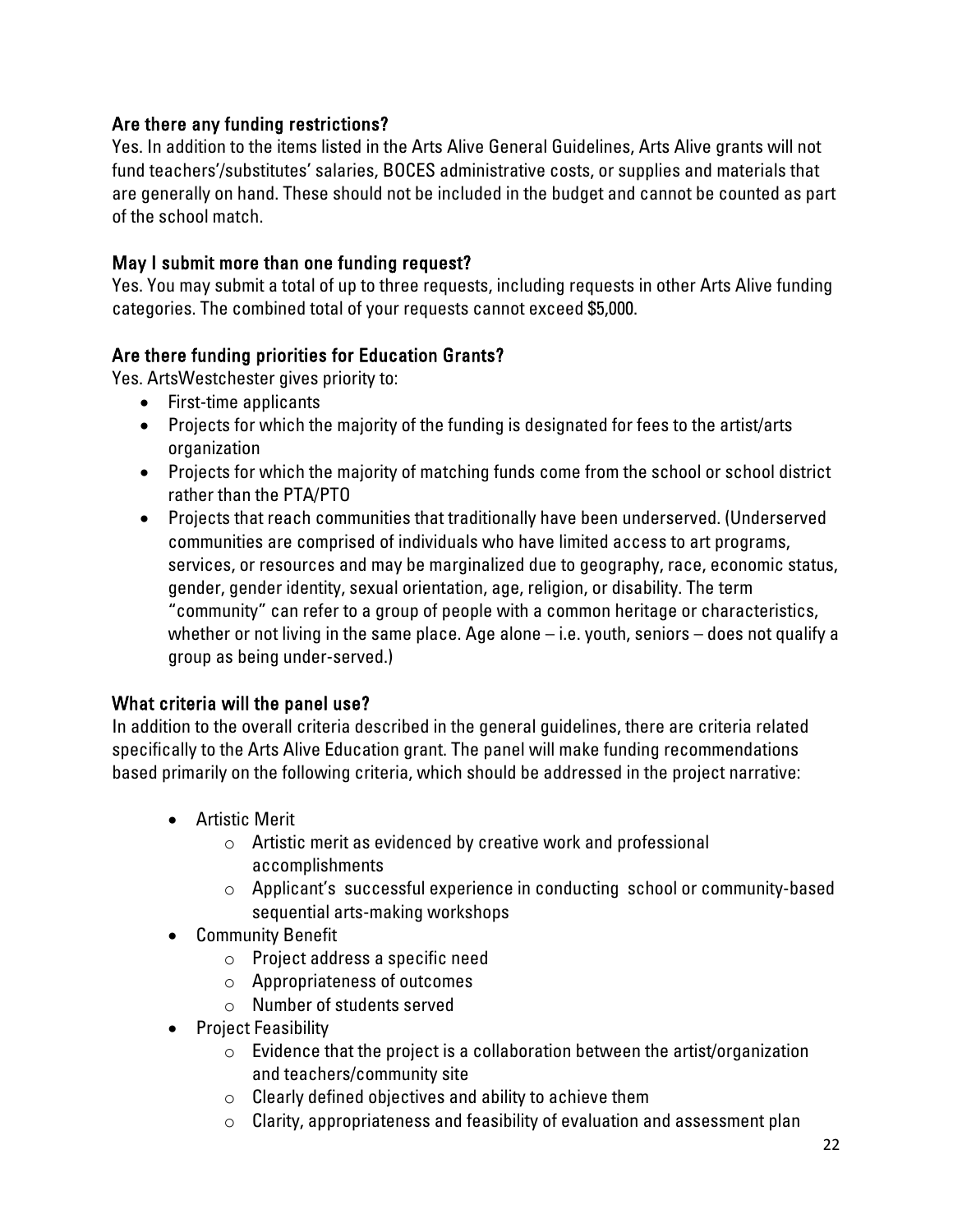$\circ$  Soundness of the proposed budget and ability to raise 50% of the project cost

## Required and Supplemental Materials – Education Grants

Required and supplemental materials must be submitted on-line as part of your application and must be submitted by the application deadline.

## I. Required Materials

If support materials are in the form of URLS, please create a separate text document titled "URL Support Materials," including a description of the work sample/content and the URL (link) embedded in the text document. ArtsWestchester reserves the right to review any/all of the online sources.

- A. Proof of Non-Profit Status in the one of the following formats:
	- Letter of Determination from the IRS indicating tax exempt status under section 501(c)(3)
	- Documentation of charter by the New York State Board of Regents under section 216 of the New York State Education Law
	- Documentation of incorporation under section 402 of the New York State Not-for-Profit Corporation Law
	- Current New York State Bureau of Charities (Office of the Attorney General) filing receipt
	- Official authorization as an arm of local government (i.e.: a formal letter on official stationary signed by the appropriate county, city, town or village executive)
- B. Resumes of administrative personnel who are involved in the project.
- C. Resumes of artists who are involved in the project.
- D. For Individual Artists Proof of County Residency
- E. Letter of Commitment of Funds on school/organization letterhead specifying the source and dollar amount allocated for the project.
- F. Work samples for all categories of Arts Alive grants should represent work from the last three years.
	- If you are an artist:
		- $\circ$  Sample of your professional work
		- $\circ$  Sample of work produced by students with whom you have worked
		- $\circ$  Concise description of the work submitted: its context and approach
	- If you are a cultural organization:
		- o Sample of work student's produced through their participation in your organizations education program
		- o Sample of participating artists' professional work
		- $\circ$  Concise description of the work submitted: its context and approach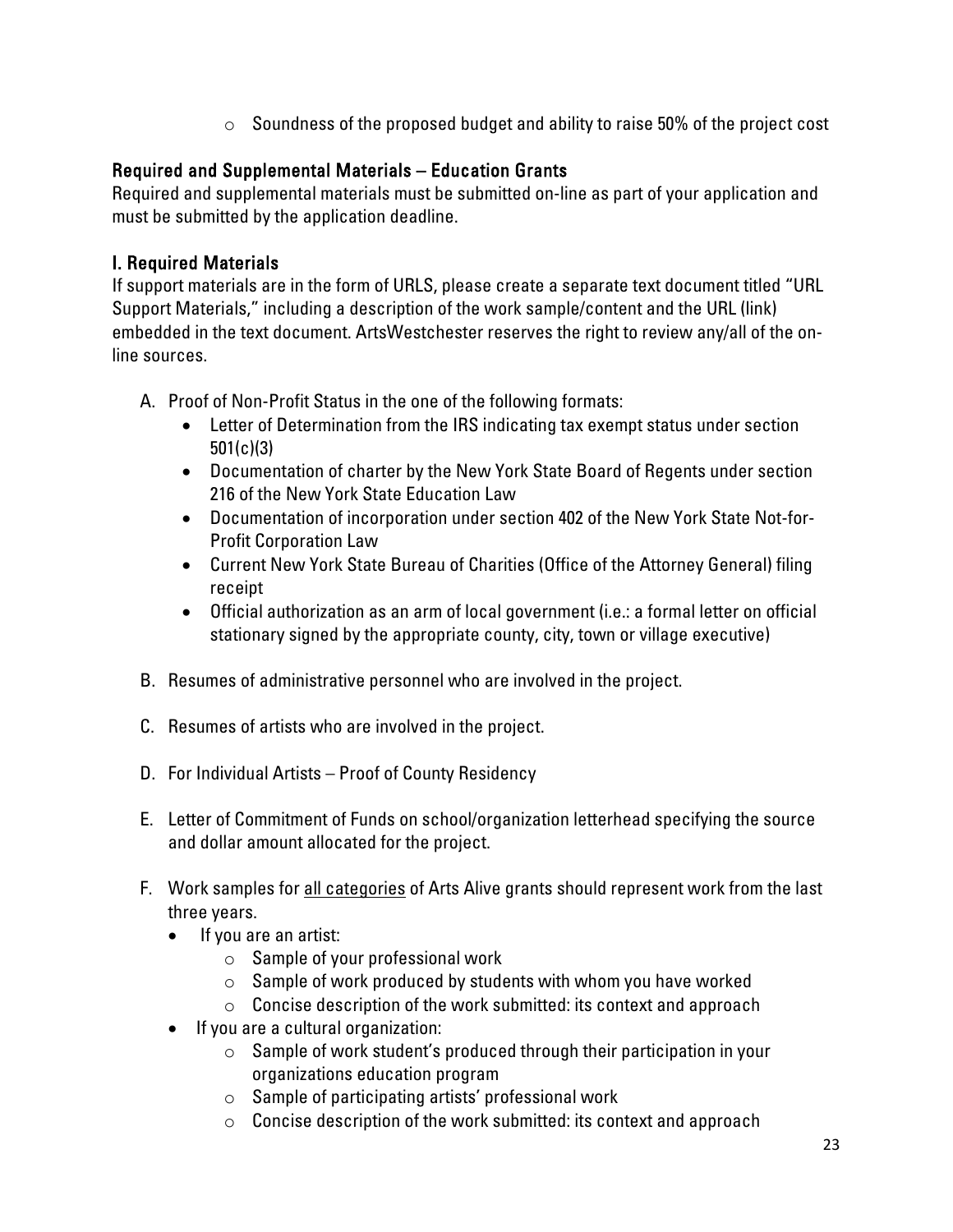- Work samples should represent work from the last three years.
	- o Visual Arts Projects: no more than 10 labeled images in JPEG format, be sure to include title, date created, size and medium. (up to 10MB)
	- o Performing Arts, Film Media or Other Time-Based Projects: Video and audio clips uploaded or included as a web-links hosted on external sites should be no more than 3 minutes, and time stamped to the correct chapter or time. (up to 250MB)
- Literary Projects: No more than 20 pages to be uploaded as jpegs with application (up to 10MB)

## II. Supplemental Materials

In addition to the list of general supplemental materials on page 11, support materials may include lesson plans, evaluation plan, video/photo work samples of past Arts Education work, participant evaluation forms, and/or letters of recommendation.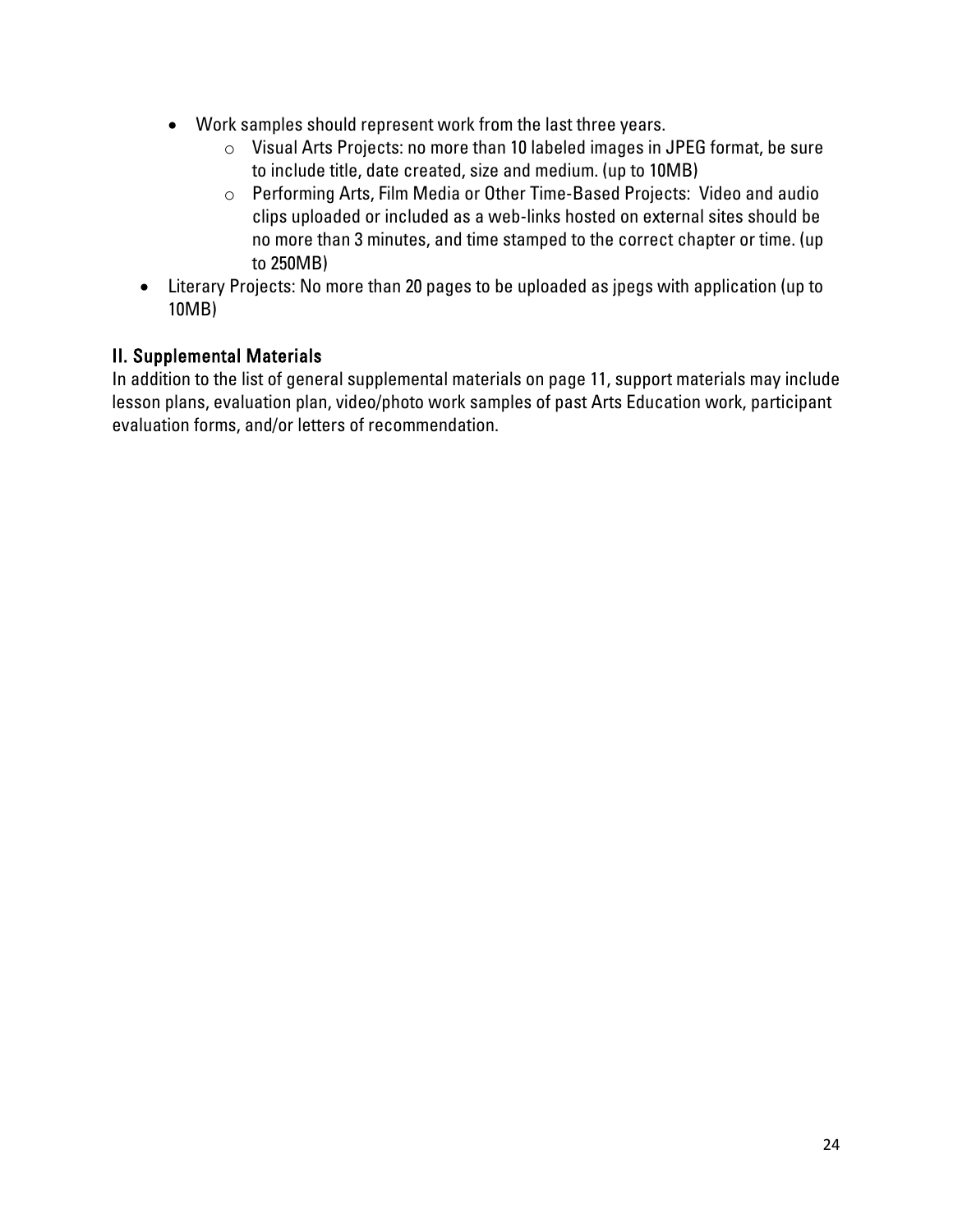## PANEL REVIEW

The panel's review system is based on scores from Poor (1) to Extraordinary (10).

## "Weaknesses" are defined as follows:

- Negligible: A weakness that does not lessen impact but if improved could create a greater impact
- Minor: An easily addressable weakness that does not substantially lessen impact.
- Moderate: A weakness that lessens impact.
- Major: A weakness that severely limits impact.

| Rating | <b>Description</b> | <b>Strengths/Weaknesses</b>                           |
|--------|--------------------|-------------------------------------------------------|
| 10     | Extraordinary      |                                                       |
|        |                    |                                                       |
| 9      | Exceptional        | Exceptionally strong (model and standard for field or |
|        |                    | discipline with essentially no weaknesses)            |
| 8      | Outstanding        | Extremely strong with negligible weaknesses           |
|        | Excellent          | Very strong with some minor weaknesses                |
| 6      | <b>Very Good</b>   | Strong but contains several minor weaknesses          |
| 5      | Good               | Strong but with at least one moderate weakness        |
| 4      | Satisfactory       | Some strengths but with some moderate weaknesses      |
| 3      | Fair               | Some strengths but with at least one major weakness   |
|        | Marginal           | A few strengths and a few major weaknesses            |
|        | Poor               |                                                       |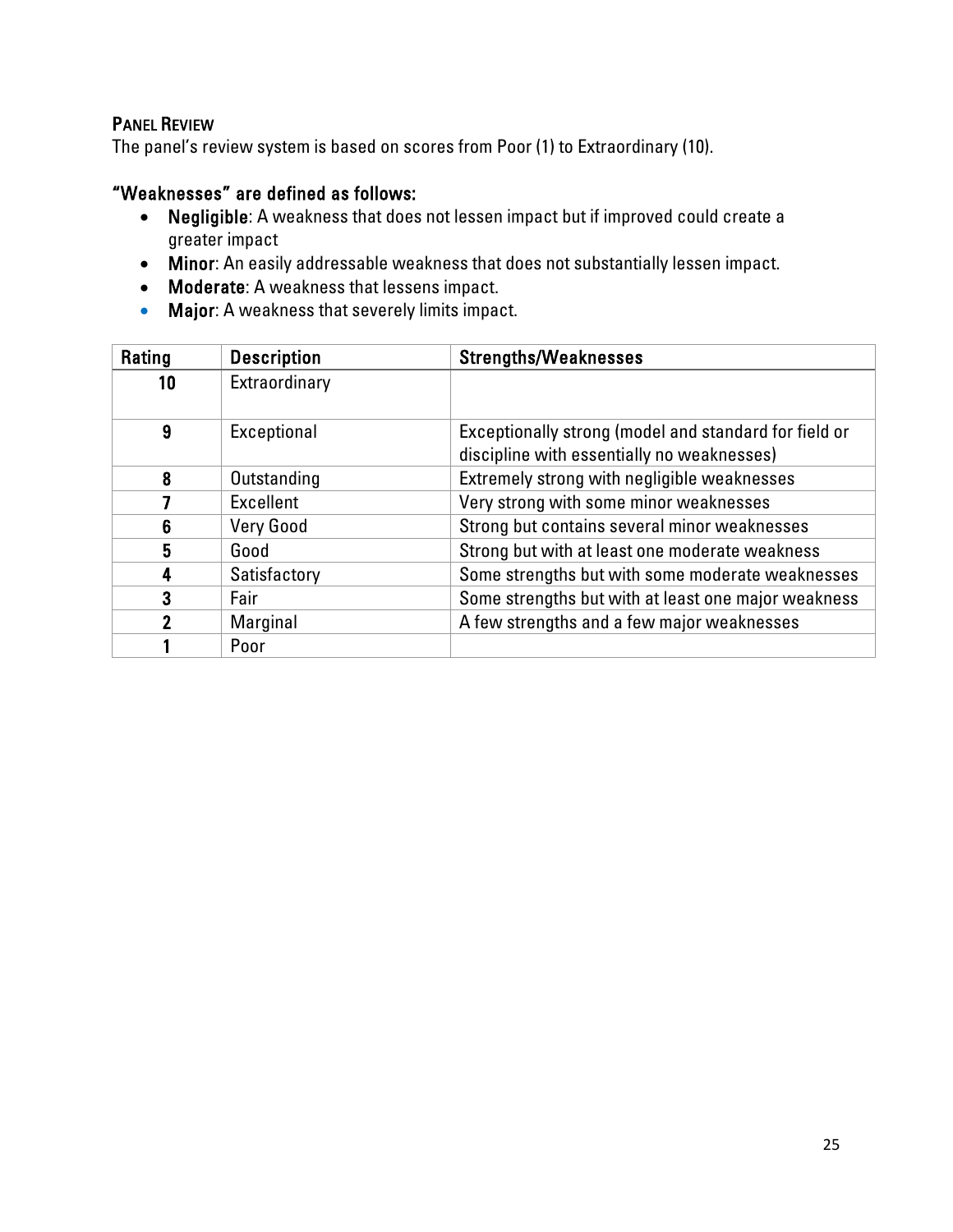## Example of a Letter of Agreement between Applicant and Fiscal Agent

#### <<On your organization letterhead>>

This Letter of Agreement between the same state of the fiscal agent") and ("the applicant") is entered into for the purpose of setting forth the terms of the relationship between the conduit and the applicant in connection with the Arts Alive Project Grants program administered by ArtsWestchester.

This Letter of Agreement shall continue in force and be binding until such time as all grant monies are disbursed to the artist for the project as described in the Arts Alive Project Grant guidelines and the SCR Funding Agreement ("the project").

The parties hereby agree to the following specific terms and conditions:

- A. The fiscal agent agrees to:
	- (i) receive, record and disburse the grant monies to the applicant, it being expressly understood that the grant monies are and shall remain the property of the applicant;
	- (ii) refrain from making or imposing artistic decisions on the project or any substantive changes in the project, it being understood that artistic control and proprietary rights remain exclusively with the applicant;
	- (iii) supply proof of not-for-profit status, indicated by one of the following:
		- a. 501(c)(3) letter of tax exempt status, Section 501(c)(3) of the Internal Revenue Service
		- b. Certificate of Incorporation under Section 402 of the New York State Not-for-Profit Law
		- c. Charter from New York Board of Regents under 216 of the Education Law
		- d. Current New York State Bureau of Charities filing receipt
	- (iv) Complete the Fiscal Agent Information section of the Application.
	- (v) Sign and date the Statewide Community Regrants Funding Agreement upon receipt.
- B. The applicant agrees to:
	- (i) credit the fiscal agent on all publicity, advertisements, and acknowledgements related to the project in the form of mutually agreed to by the parties;
	- (ii) inform the fiscal agent in a timely manner of all substantive changes in the project, as originally described in the SCR Funding Agreement; and

\_\_\_\_\_\_\_\_\_\_\_\_\_\_\_\_\_\_\_\_\_\_\_\_\_\_ \_\_\_\_\_\_\_\_\_\_\_\_\_\_\_\_\_\_\_\_\_ \_\_\_\_\_\_\_\_\_\_\_\_

(iii) assume all responsibilities and liabilities related to the successful and timely completion of the project, including the completion of required forms.

Fiscal Agent Officer Signature **Name** (please print) Date

\_\_\_\_\_\_\_\_\_\_\_\_\_\_\_\_\_\_\_\_\_\_\_\_\_\_ \_\_\_\_\_\_\_\_\_\_\_\_\_\_\_\_\_\_\_\_\_ \_\_\_\_\_\_\_\_\_\_\_\_

Applicant Signature **Name** (please print) Date